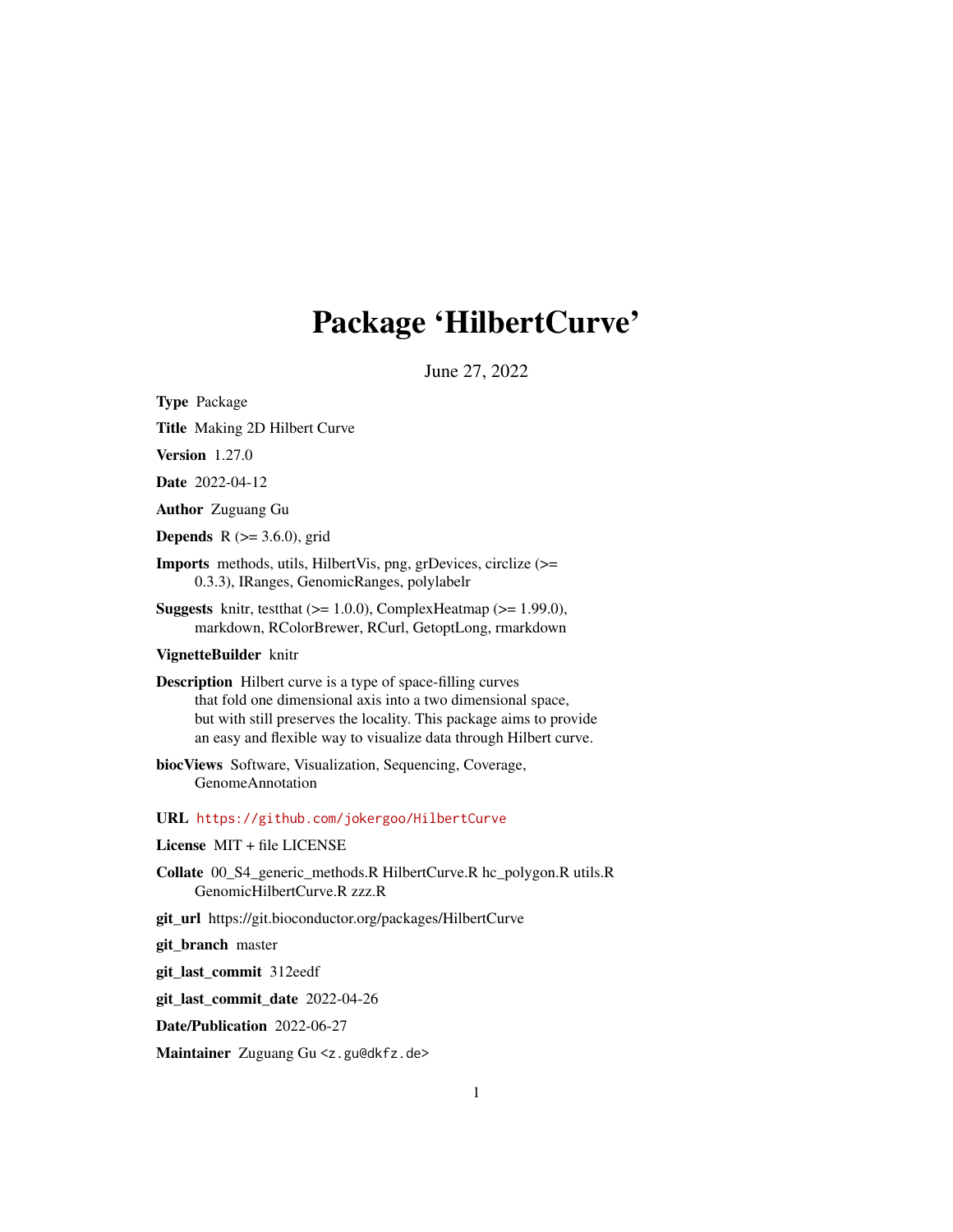## <span id="page-1-0"></span>R topics documented:

| $\overline{2}$                                                                                                              |
|-----------------------------------------------------------------------------------------------------------------------------|
| 3                                                                                                                           |
| 5                                                                                                                           |
| 6                                                                                                                           |
| $\overline{7}$                                                                                                              |
| $\overline{7}$                                                                                                              |
| 8                                                                                                                           |
| 10                                                                                                                          |
| 11                                                                                                                          |
| 12                                                                                                                          |
| 14                                                                                                                          |
| 15                                                                                                                          |
| 16                                                                                                                          |
| 16                                                                                                                          |
| 17                                                                                                                          |
| 19                                                                                                                          |
| 20                                                                                                                          |
| 21                                                                                                                          |
| $hc\_rect\text{-}dispatch \ldots \ldots \ldots \ldots \ldots \ldots \ldots \ldots \ldots \ldots \ldots \ldots \ldots$<br>22 |
| 22                                                                                                                          |
| 23                                                                                                                          |
| 24                                                                                                                          |
| 26                                                                                                                          |
| 26                                                                                                                          |
| 27                                                                                                                          |
| 28                                                                                                                          |
| 28                                                                                                                          |
| 29                                                                                                                          |
| 31                                                                                                                          |
| 33                                                                                                                          |
| 34                                                                                                                          |
| 35                                                                                                                          |
| 35                                                                                                                          |
| 36                                                                                                                          |
|                                                                                                                             |

#### **Index** [38](#page-37-0)

<span id="page-1-1"></span>default\_overlay *Default color overlay for adding new layers*

## Description

Default color overlay for adding new layers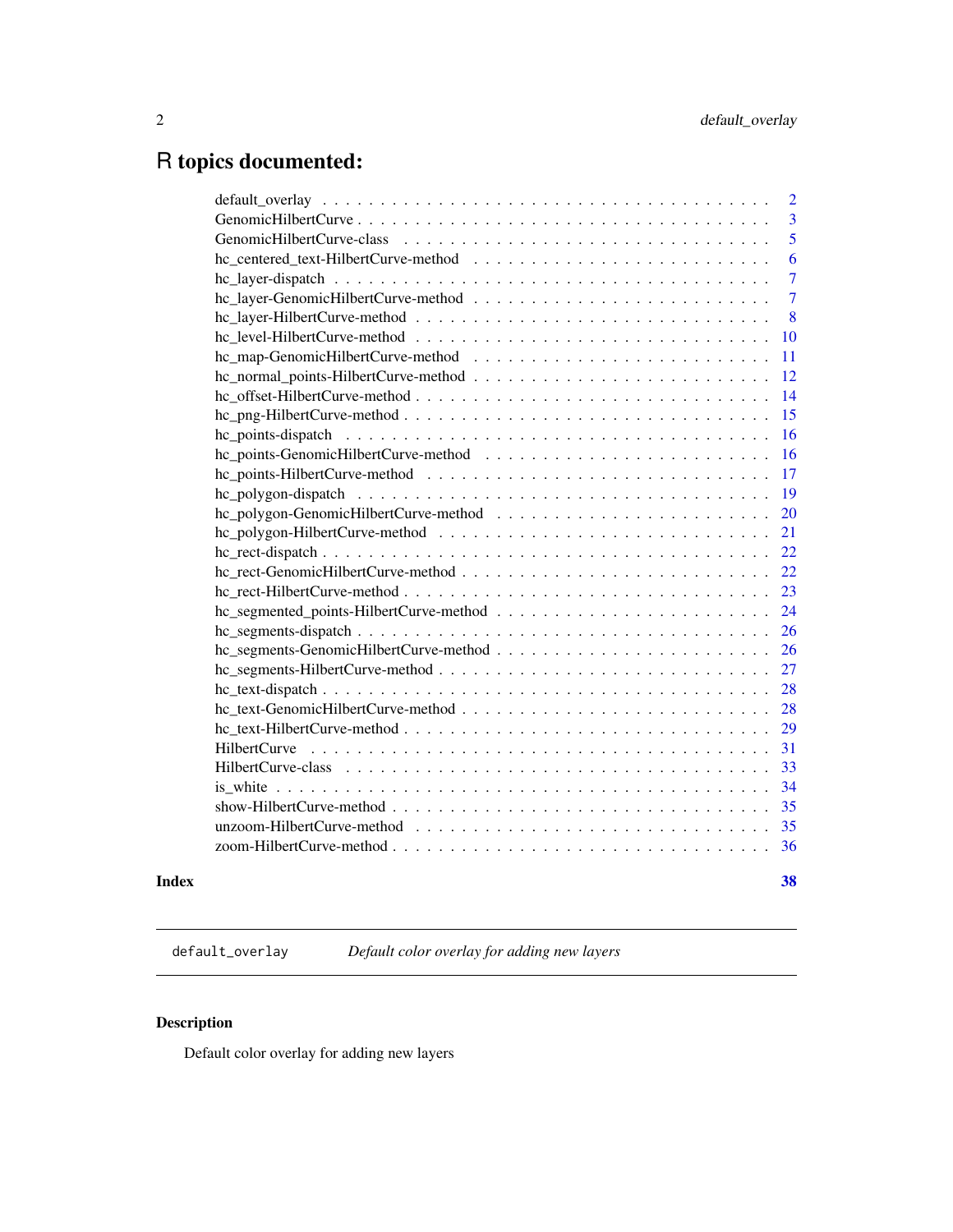## <span id="page-2-0"></span>GenomicHilbertCurve 3

## Usage

default\_overlay(r0, g0, b0, r, g, b, alpha = 1)

#### Arguments

| r0    | red channel for the layers that are already in the plot.   |
|-------|------------------------------------------------------------|
| g0    | green channel for the layers that are already in the plot. |
| b0    | blue channel for the layers that are already in the plot.  |
|       | red channel for the new layer                              |
| g     | green channel for the new layer                            |
| b     | blue channel for the new layer                             |
| alpha | alpha channel for the new layer                            |

#### Details

The default overlay is (take red channel for example)  $r * alpha + r0 * (1 - alpha)$ .

#### Value

A list which contains overlayed RGB colors (values between 0 and 1).

#### Author(s)

Zuguang Gu <z.gu@dkfz.de>

#### See Also

Color overlay function is always used in hc\_layer, HilbertCurve-method or [hc\\_layer,GenomicHilbertCurve-method](#page-0-0).

## Examples

# red (1, 0, 0) overlay to the grey (0.5, 0.5, 0.5) with 0.5 transparency default\_overlay(1, 0, 0, 0.5, 0.5, 0.5, 0.5)

<span id="page-2-1"></span>GenomicHilbertCurve *Initialize a Hilbert curve specifically for genomic data*

## Description

Initialize a Hilbert curve specifically for genomic data

#### Usage

```
GenomicHilbertCurve(chr = paste0("chr", c(1:22, "X", "Y")), species = "hg19",
   background = NULL, ...)
```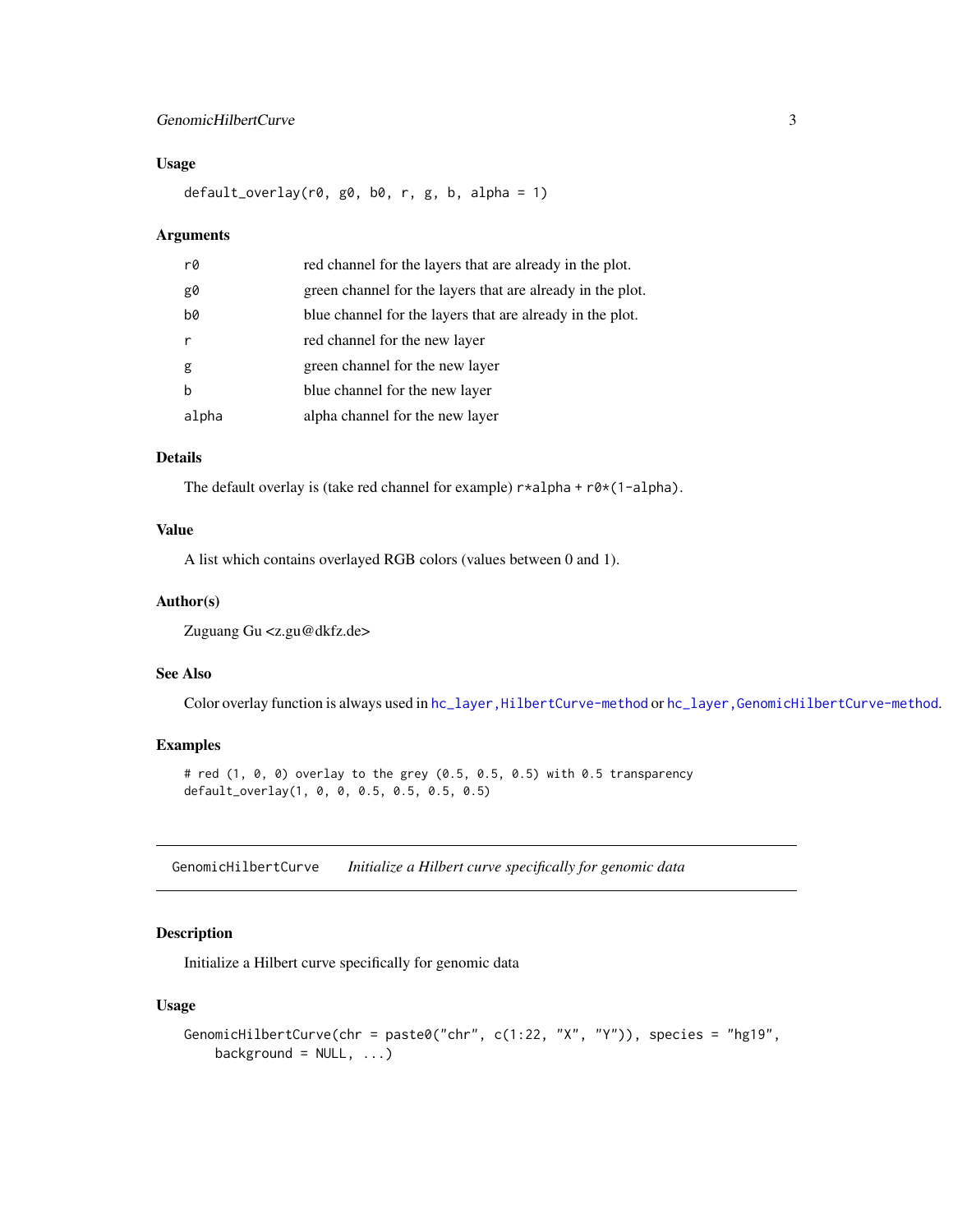#### <span id="page-3-0"></span>**Arguments**

| chr        | a vector of chromosome names. Note it should have 'chr' prefix. This argument<br>will be ignored when background is set.                                |
|------------|---------------------------------------------------------------------------------------------------------------------------------------------------------|
| species    | abbreviation of species, e.g. 'hg19' or 'mm10'. read.chromInfo is used to<br>retrieve the chromosome information.                                       |
| background | the background can be provided as a GRanges object. Chromosomes should be<br>unique across rows. Or more generally, the 'sequames' should be different. |
| $\cdot$    | common arguments in HilbertCurve can be used here.                                                                                                      |

#### Details

Multiple chromosomes can be visualized in a same Hilbert curve. All chromosomes are concatenated on after the other based on the order which is specified.

Since chromosomes will have irregular shapes on the curve, under 'pixel' mode, users can set border option in hc\_map, GenomicHilbertCurve-method to highlight borders of chromosomes to identify their locations on the curve.

## Value

A [GenomicHilbertCurve-class](#page-4-1) object

#### Author(s)

Zuguang Gu <z.gu@dkfz.de>

## Examples

```
require(circlize)
require(GenomicRanges)
bed = generateRandomBed()
gr = GRanges(seqnames = bed[[1]], ranges = IRanges(bed[[2]], bed[[3]]))hc = GenomicHilbertCurve()
hc_points(hc, gr)
hc = GenomicHilbertCurve(chr = c("chr1", "chr2"))hc_points(hc, gr)
bg = GRanges(seqnames = c("chr1", "chr2"),
    ranges = IRanges(c(1,10000000), c(10000000,20000000)))
hc = GenomicHilbertCurve(background = bg, level = 6)hc\_points(hc, gr, gp = gpar(fill = rand\_color(length(gr))))hc_{map}(hc, fill = NA, border = "grey", add = TRUE)
```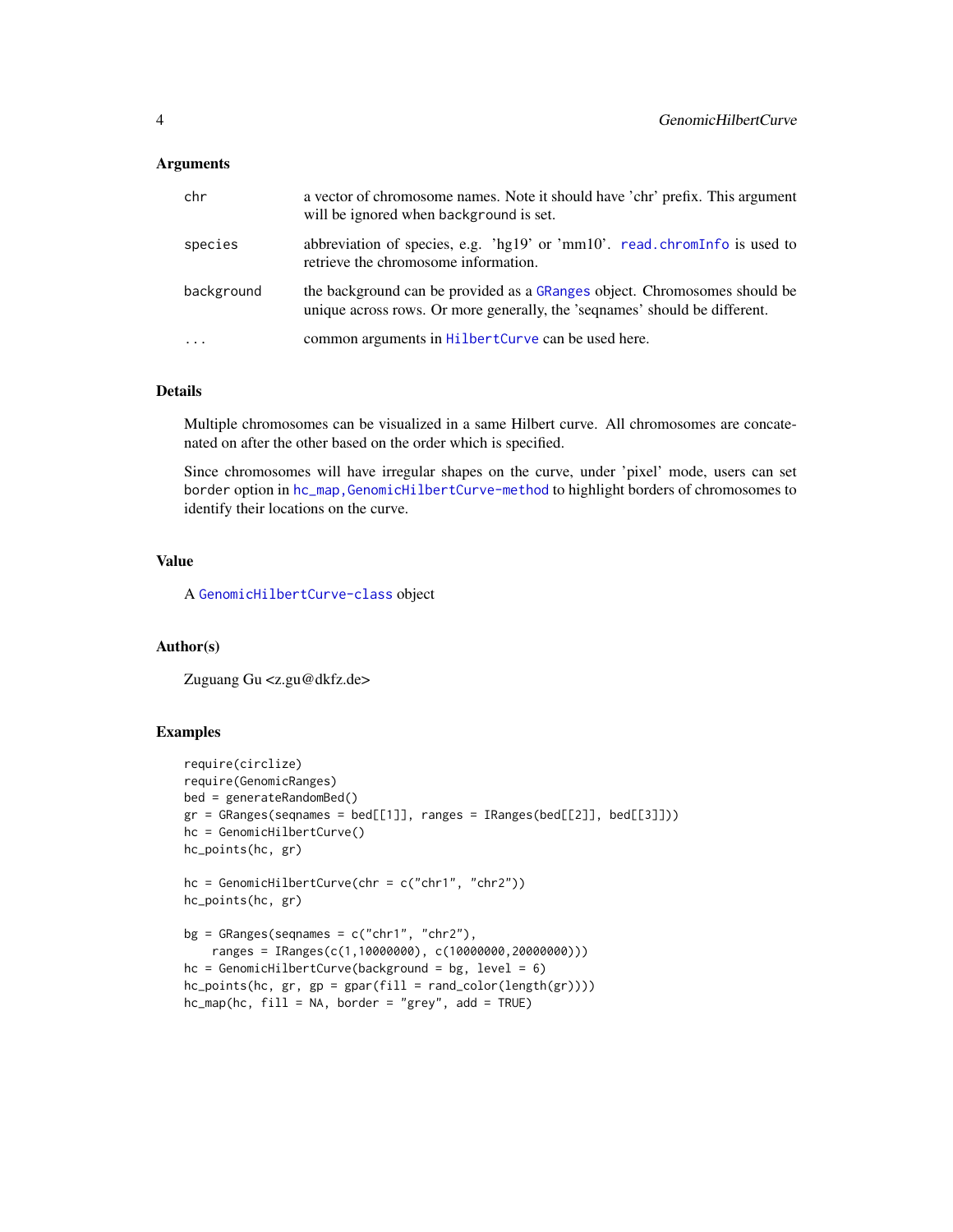<span id="page-4-1"></span><span id="page-4-0"></span>GenomicHilbertCurve-class

*The GenomicHilbertCurve class*

### Description

The GenomicHilbertCurve class

#### **Details**

The [GenomicHilbertCurve-class](#page-4-1) is inherited from the [HilbertCurve-class](#page-32-1). Basically the structure of this class is almost the same as the [HilbertCurve-class](#page-32-1) but with several additional slots added to facilitate visualizing genomic data.

## Methods

The [GenomicHilbertCurve-class](#page-4-1) provides following methods:

- [GenomicHilbertCurve](#page-2-1): constructor method;
- [hc\\_points,GenomicHilbertCurve-method](#page-0-0): add points;
- [hc\\_segments,GenomicHilbertCurve-method](#page-0-0): add lines;
- [hc\\_rect,GenomicHilbertCurve-method](#page-0-0): add rectangles;
- [hc\\_polygon,GenomicHilbertCurve-method](#page-0-0): add poygons;
- [hc\\_text,GenomicHilbertCurve-method](#page-0-0): add text;
- [hc\\_layer,GenomicHilbertCurve-method](#page-0-0): add layers undel "pixel" mode;
- [hc\\_map,GenomicHilbertCurve-method](#page-0-0): show the map of different categories on the curve. Works both for "normal" and "pixel" mode

The usage of above functions are almost same as those functions for the [HilbertCurve-class](#page-32-1) except that the second argument which specifies the intervals should be a [GRanges](#page-0-0) object.

#### Author(s)

Zuguang Gu <z.gu@dkfz.de>

#### Examples

NULL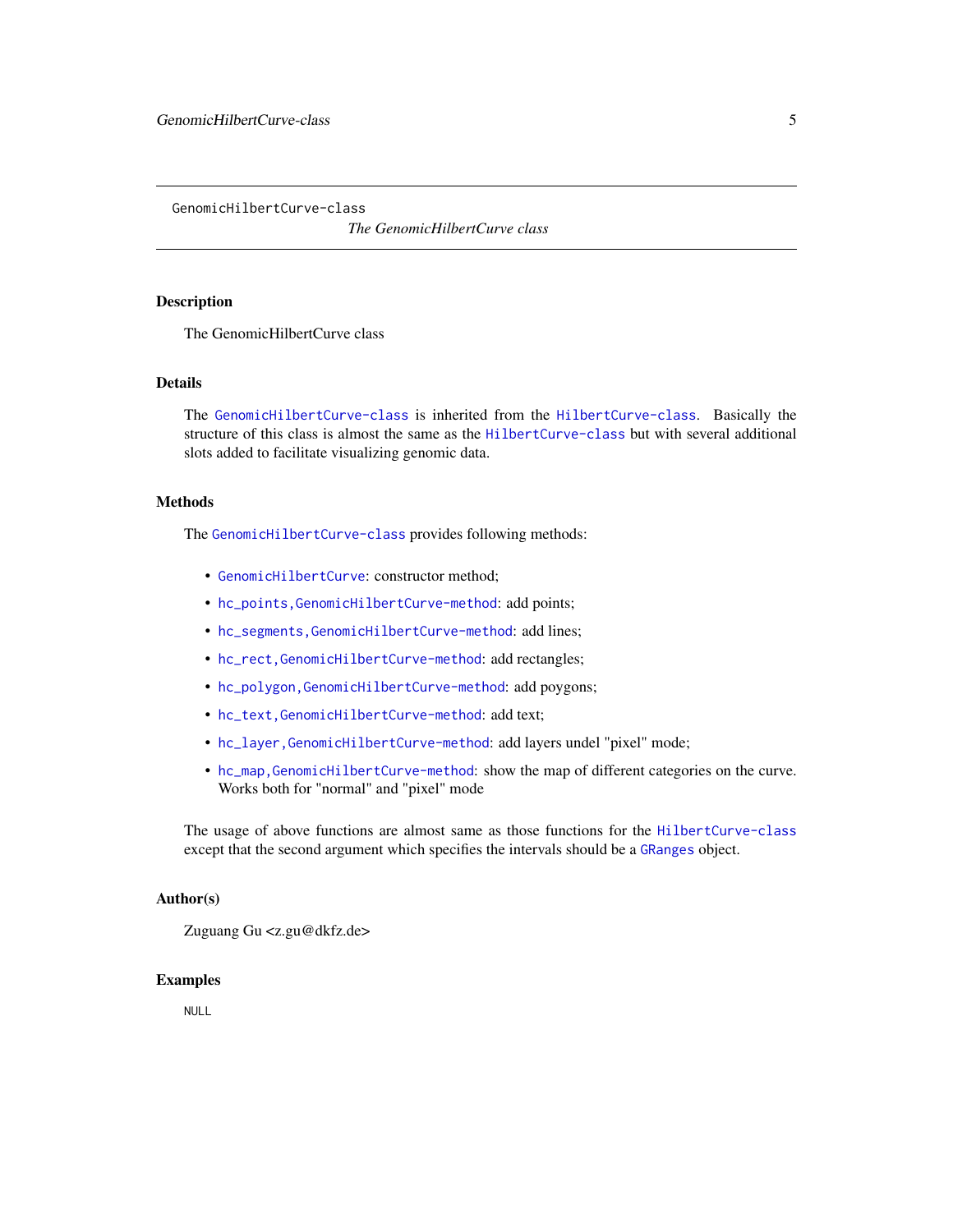<span id="page-5-0"></span>hc\_centered\_text-HilbertCurve-method

*Add text to the center of the block*

## Description

Add text to the center of the block

#### Usage

```
## S4 method for signature 'HilbertCurve'
hc_{\text{centered\_text(object, ir = NULL, labels, x1 = NULL, x2 = NULL, gp = gapar(), ...})
```
## Arguments

| object   | A HilbertCurve-class object.                                                                                                                 |
|----------|----------------------------------------------------------------------------------------------------------------------------------------------|
| ir       | an IRanges object that contains positions which correspond to text. The middle<br>points of the intervals will be the positions of the text. |
| labels   | text corresponding to intervals in ir.                                                                                                       |
| x1       | if start positions are not integers, they can be set by x1.                                                                                  |
| x2       | if end positions are not integers, they can be set by x2.                                                                                    |
| gp       | graphic parameters for text. It should be specified by gpar.                                                                                 |
| $\cdots$ | pass to grid. text. E.g. you can set text justification by just here.                                                                        |

## Details

If the interval is long enough that it represents as a block in the 2D space, the corresponding label is put approximately at center (or at least inside) of the block.

Please use hc\_text, HilbertCurve-method directly.

## Value

NULL

## Author(s)

Zuguang Gu <z.gu@dkfz.de>

## See Also

It is used in [hc\\_map,GenomicHilbertCurve-method](#page-0-0) to put chromosome names in the center of chromosomes.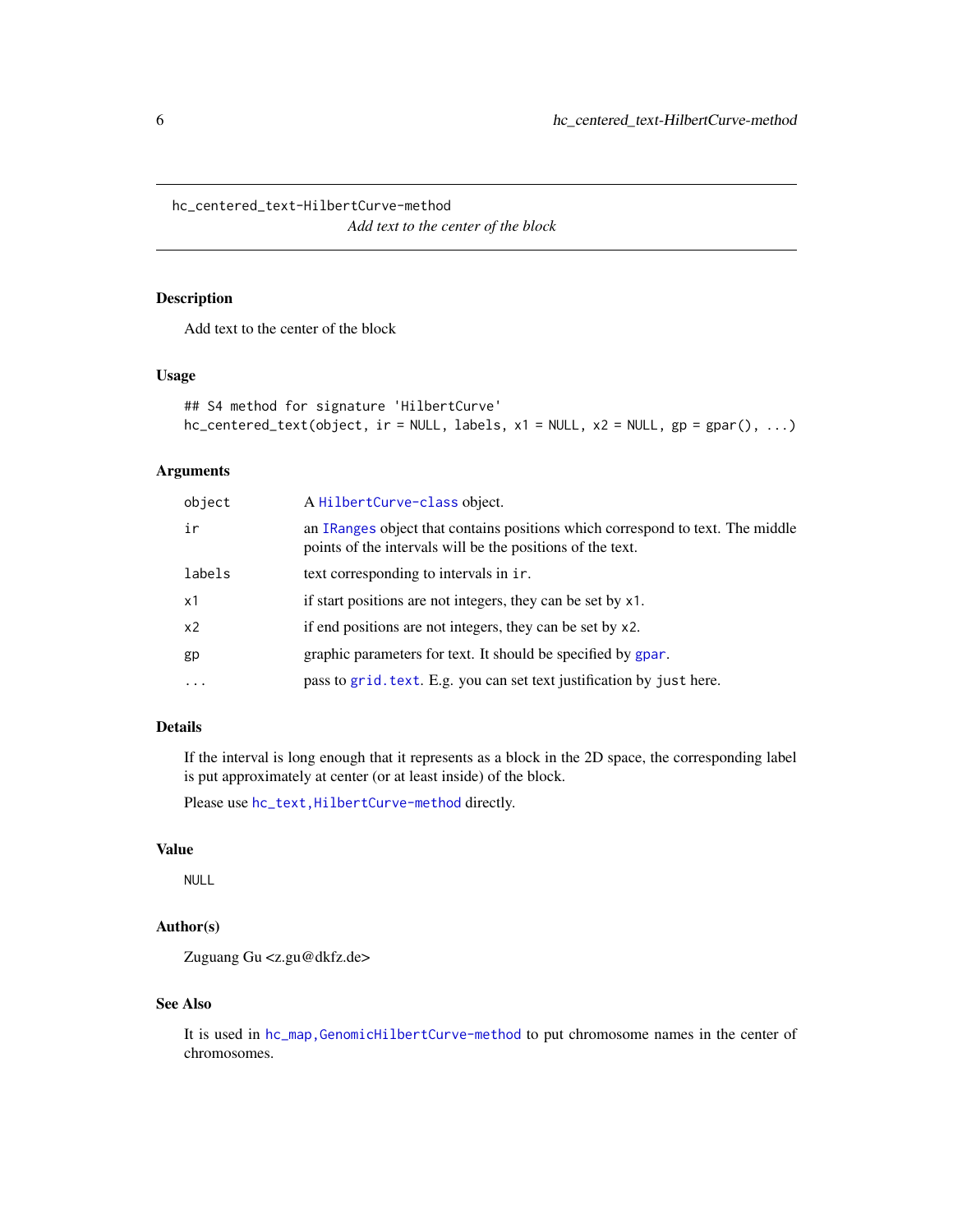## <span id="page-6-0"></span>hc\_layer-dispatch 7

#### Examples

```
hc = HilbertCurve(1, 10)hc_rect(hc, x1 = c(1, 3, 7), x2 = c(3, 7, 10), gp = gpar(fill = 2:5))
hc_{\text{centered\_text(hc, x1 = 1, x2 = 3, labels = "A")}}hc_{\text{centered\_text(hc, x1 = 3, x2 = 7, labels = "B")}}hc_{\text{centered\_text(hc, x1 = 7, x2 = 10, labels = "C")}}
```
hc\_layer-dispatch *Method dispatch page for hc\_layer*

## Description

Method dispatch page for hc\_layer.

#### Dispatch

hc\_layer can be dispatched on following classes:

- [hc\\_layer,HilbertCurve-method](#page-0-0), [HilbertCurve-class](#page-32-1) class method
- [hc\\_layer,GenomicHilbertCurve-method](#page-0-0), [GenomicHilbertCurve-class](#page-4-1) class method

#### Examples

# no example NULL

hc\_layer-GenomicHilbertCurve-method *Add a new layer to the Hilbert curve*

#### Description

Add a new layer to the Hilbert curve

#### Usage

```
## S4 method for signature 'GenomicHilbertCurve'
hc_layer(object, gr, col = "red", border = NA,
   mean_mode = c("w0", "absolute", "weighted", "max_freq"), grid_line = 0,
   grid_line_col = "black", overlay = default_overlay)
```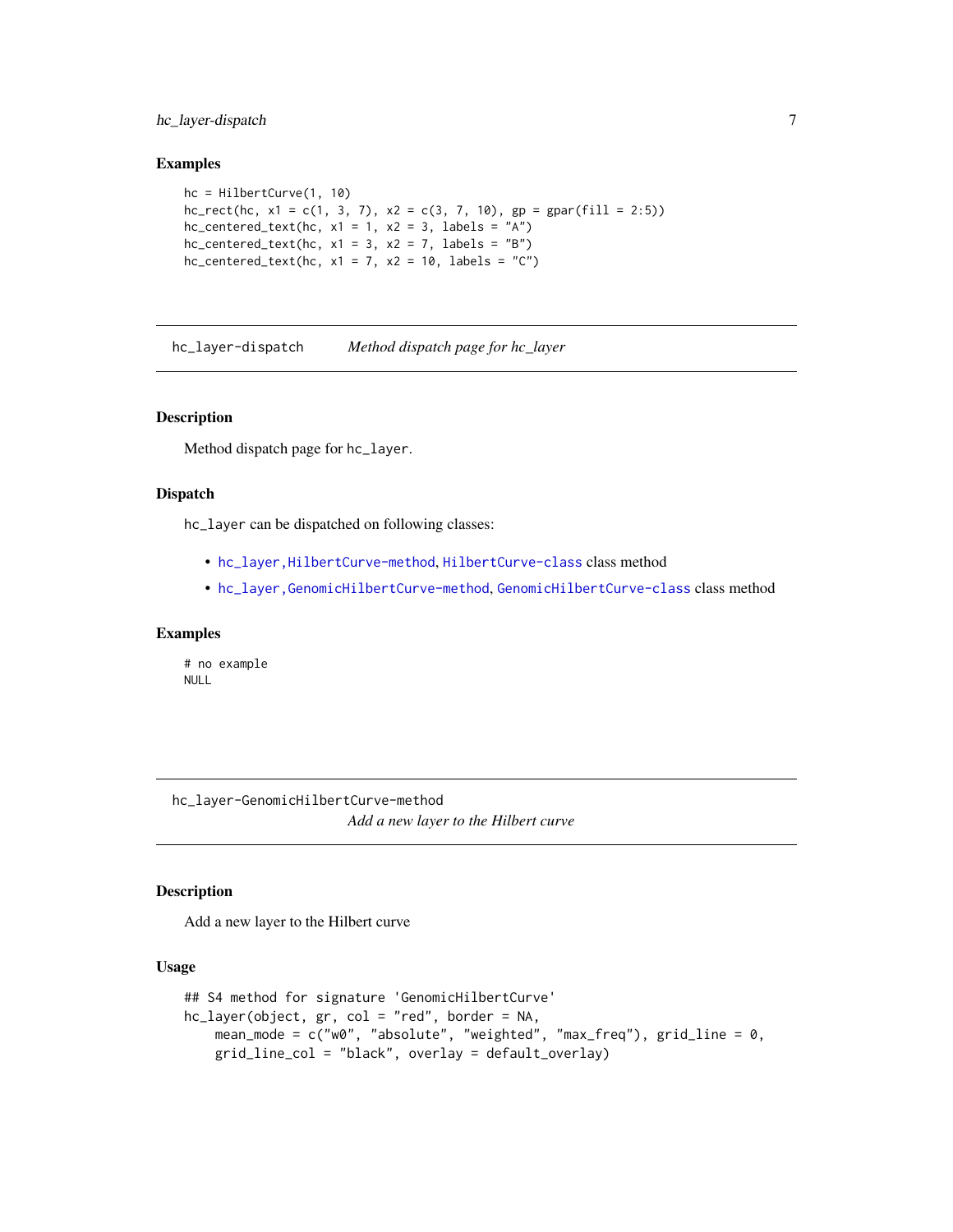## <span id="page-7-0"></span>Arguments

| object        | a GenomicHilbertCurve-class object                                                                                                                                                                                                                        |
|---------------|-----------------------------------------------------------------------------------------------------------------------------------------------------------------------------------------------------------------------------------------------------------|
| gr            | a GRanges object which contains the genomic regions to be mapped to the curve                                                                                                                                                                             |
| col           | a scalar or a vector of colors which correspond to regions in gr, pass to hc_layer, HilbertCurve-method                                                                                                                                                   |
| border        | a scalar or a vector of colors which correspond to the borders of regions. Set it<br>to NA if borders are suppressed.                                                                                                                                     |
| mean_mode     | Under 'pixel' mode, each pixel represents a small window. This argument pro-<br>vides methods to summarize value for the small window if the input genomic re-<br>gions can not completely overlap with the window, pass to hc_layer, HilbertCurve-method |
| grid_line     | whether add grid lines to show blocks of the Hilber curve, pass to hc_layer, Hilbert Curve-method                                                                                                                                                         |
| grid_line_col | color for the grid lines, pass to hc_layer, HilbertCurve-method                                                                                                                                                                                           |
| overlay       | a self-defined function which defines how to overlay new layer to the plot, pass<br>to hc_layer, HilbertCurve-method                                                                                                                                      |

## Details

It is basically a wrapper of hc\_layer, HilbertCurve-method.

#### Value

Refer to [hc\\_layer,HilbertCurve-method](#page-0-0)

## Author(s)

Zuguang Gu <z.gu@dkfz.de>

## Examples

```
require(circlize)
require(GenomicRanges)
bed = generateRandomBed()
gr = GRanges(seqnames = bed[[1]], ranges = IRanges(bed[[2]], bed[[3]]))
hc = GenomicHilbertCurve(mode = "pixel", level = 9)
hc_layer(hc, gr, col = rand_color(length(gr)))
```
hc\_layer-HilbertCurve-method

*Add a new layer to the Hilbert curve*

## Description

Add a new layer to the Hilbert curve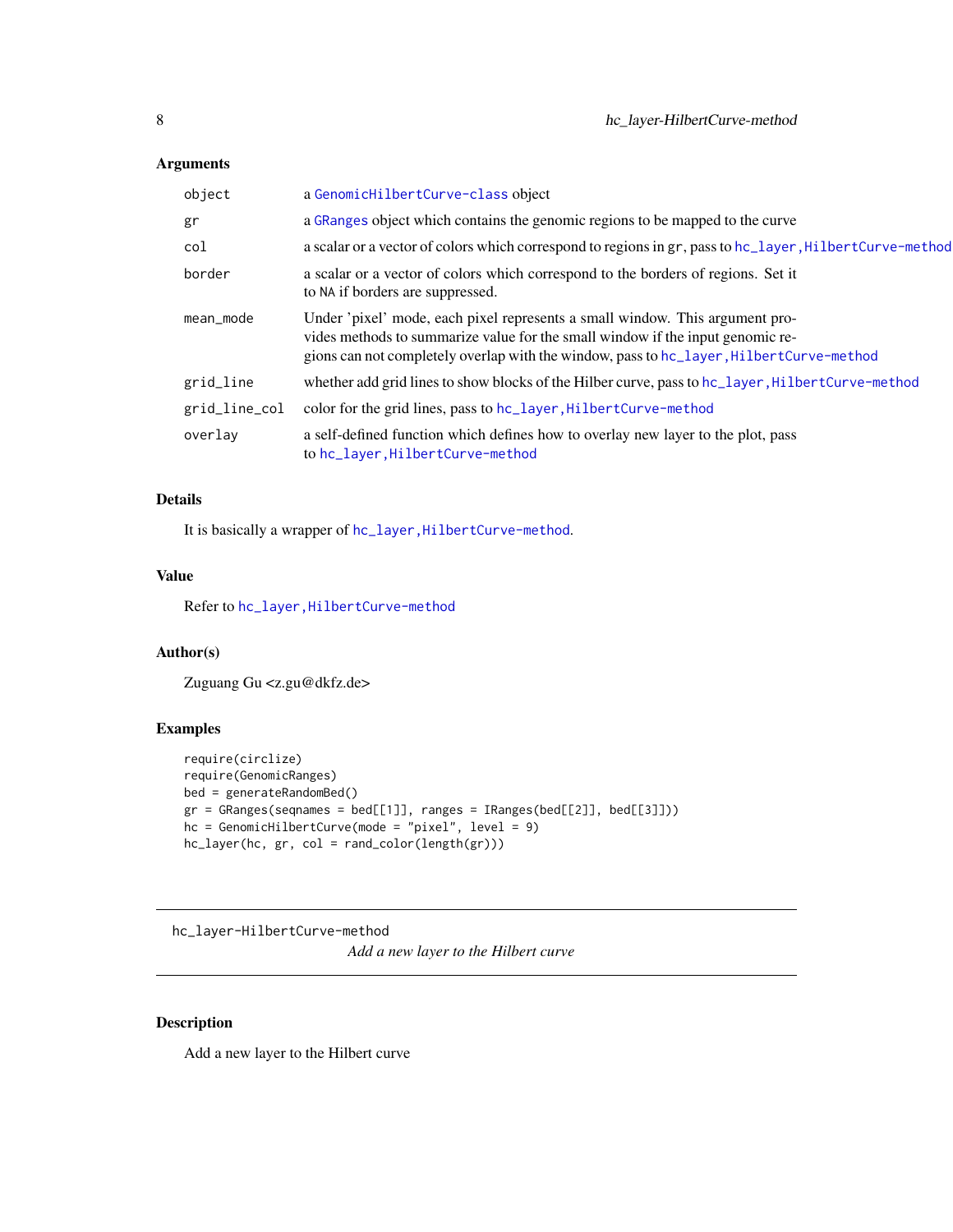## <span id="page-8-0"></span>Usage

```
## S4 method for signature 'HilbertCurve'
hc\_{layer(object, ir = NULL, x1 = NULL, x2 = x1, col = "red", border = NA,mean_mode = c("w0", "absolute", "weighted", "max_freq"), grid_line = 0,
    grid_line_col = "black", overlay = default_overlay)
```
## Arguments

| A HilbertCurve-class object.                                                                                                                                                                                                                                                                                                                                                                                                                                                                                                                                                                                                                                                                                                                                                                                                                                                              |  |
|-------------------------------------------------------------------------------------------------------------------------------------------------------------------------------------------------------------------------------------------------------------------------------------------------------------------------------------------------------------------------------------------------------------------------------------------------------------------------------------------------------------------------------------------------------------------------------------------------------------------------------------------------------------------------------------------------------------------------------------------------------------------------------------------------------------------------------------------------------------------------------------------|--|
| an IRanges object which specifies the input intervals.                                                                                                                                                                                                                                                                                                                                                                                                                                                                                                                                                                                                                                                                                                                                                                                                                                    |  |
| if start positions are not integers, they can be set by x1.                                                                                                                                                                                                                                                                                                                                                                                                                                                                                                                                                                                                                                                                                                                                                                                                                               |  |
| if end positions are not integers, they can be set by x2.                                                                                                                                                                                                                                                                                                                                                                                                                                                                                                                                                                                                                                                                                                                                                                                                                                 |  |
| a scalar or a vector of colors which correspond to intervals in ir (or x1 and x2).                                                                                                                                                                                                                                                                                                                                                                                                                                                                                                                                                                                                                                                                                                                                                                                                        |  |
| a scalar or a vector of colors for the borders of intervals. Set it to NA if borders<br>are suppressed.                                                                                                                                                                                                                                                                                                                                                                                                                                                                                                                                                                                                                                                                                                                                                                                   |  |
| Under 'pixel' mode, each pixel represents a small window. This argument pro-<br>vides methods to summarize value for the small window if the input intervals can<br>not completely overlap with the window. See explanation in hc_points, HilbertCurve-method.                                                                                                                                                                                                                                                                                                                                                                                                                                                                                                                                                                                                                            |  |
| whether add grid lines to show blocks of the Hilber curve. It should be an integer<br>number and there will be 2^(grid_line-1)-1 horizontal and vertical grid lines.                                                                                                                                                                                                                                                                                                                                                                                                                                                                                                                                                                                                                                                                                                                      |  |
| color for the grid lines                                                                                                                                                                                                                                                                                                                                                                                                                                                                                                                                                                                                                                                                                                                                                                                                                                                                  |  |
| a self-defined function which defines how to overlay new layer to the plot. By<br>default it is default_overlay. Let's assume the red channel for the layers<br>which are already in the plot is $r\theta$ , the red channel for the new layer is r<br>and the alpha channel is alpha, the overlayed color is calculated as $r*alpha$ lpha<br>+ r0*(1-alpha). This self-defined function should accept 7 arguments which<br>are: vectors of r, g, b channels which correspond to the layers that are already<br>in the plot, and r, g, b, alpha channels which corresponds to the new layer. All<br>the values passed into are between $0$ to 1. The returned value for this function<br>should be a list which contains r, g, b channels which correspond to the over-<br>layed colors. Note that these 7 arguments only correspond to the pixels which<br>are covered by the new layer. |  |
|                                                                                                                                                                                                                                                                                                                                                                                                                                                                                                                                                                                                                                                                                                                                                                                                                                                                                           |  |

## Details

This function only works under 'pixel' mode.

Under "pixel" mode, color is the only graphic representation of values in the input intervals. To make a more precise and robust color mapping, users may consider [colorRamp2](#page-0-0) to create a color mapping function.

If you want to add more than one layers to the curve, remember to set colors with transparency.

overlay argument is useful for changing color themes for the overlapped areas, please refer to the vignette to see examples of how to swith color themes in easy ways.

#### Value

No value is returned.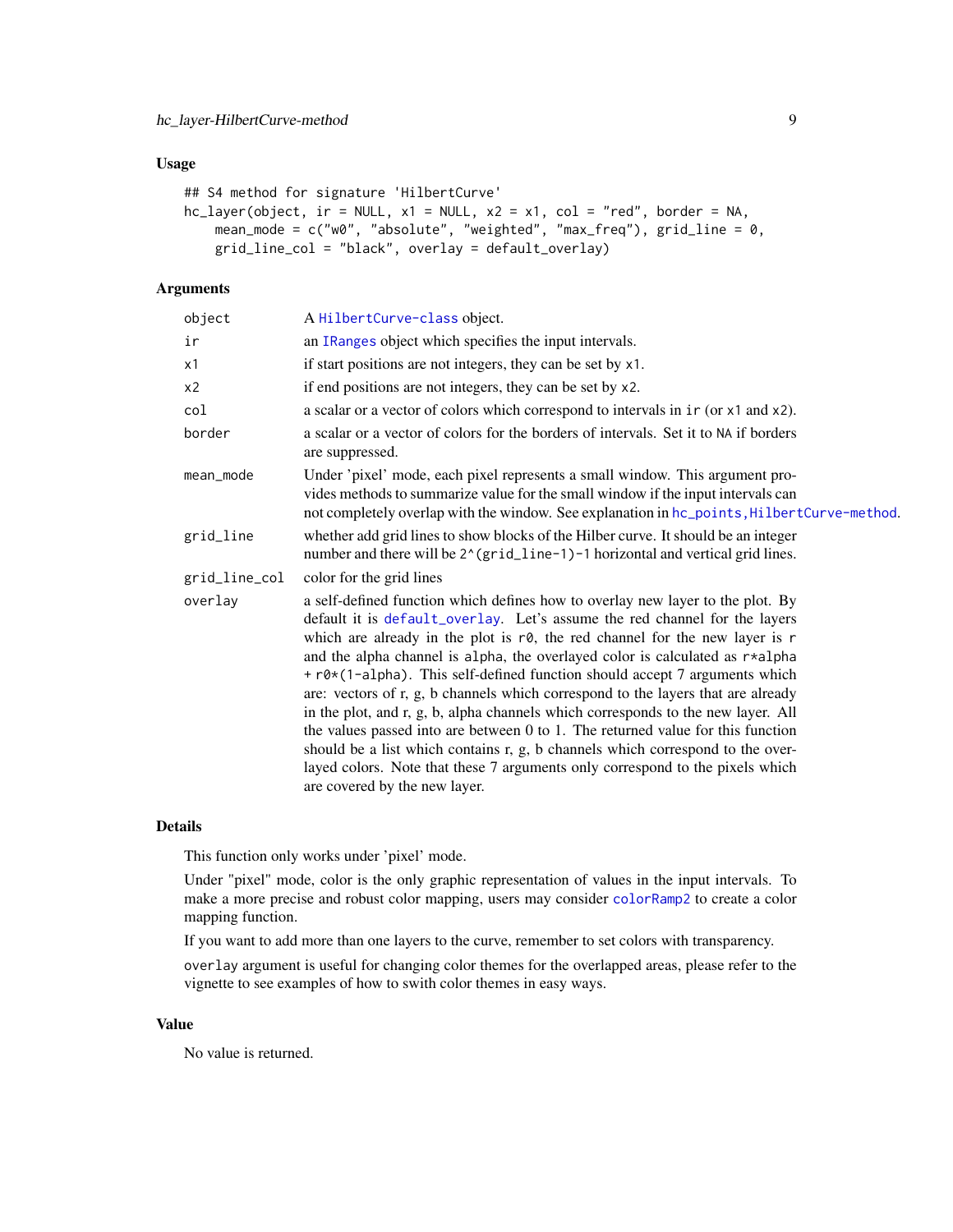## Author(s)

Zuguang Gu <z.gu@dkfz.de>

## Examples

```
hc = HilbertCurve(1, 100, level = 9, mode = "pixel")
x = sort(sample(100, 20))s = x[1:10*2 - 1]e = x[1:10*2]require(IRanges)
ir = IRanges(s, e)hc_layer(hc, ir)
hc = HilbertCurve(1, 100, level = 9, mode = "pixel")
hc_layer(hc, ir, grid_line = 3)
hc = HilbertCurve(1, 100, level = 9, mode = "pixel")
hc_layer(hc, ir, border = "black")
```
hc\_level-HilbertCurve-method *Level of the Hilbert curve*

## Description

Level of the Hilbert curve

## Usage

```
## S4 method for signature 'HilbertCurve'
hc_level(object)
```
## Arguments

object A [HilbertCurve-class](#page-32-1) object.

## Value

The level of the Hilbert curve.

#### Author(s)

Zuguang Gu <z.gu@dkfz.de>

<span id="page-9-0"></span>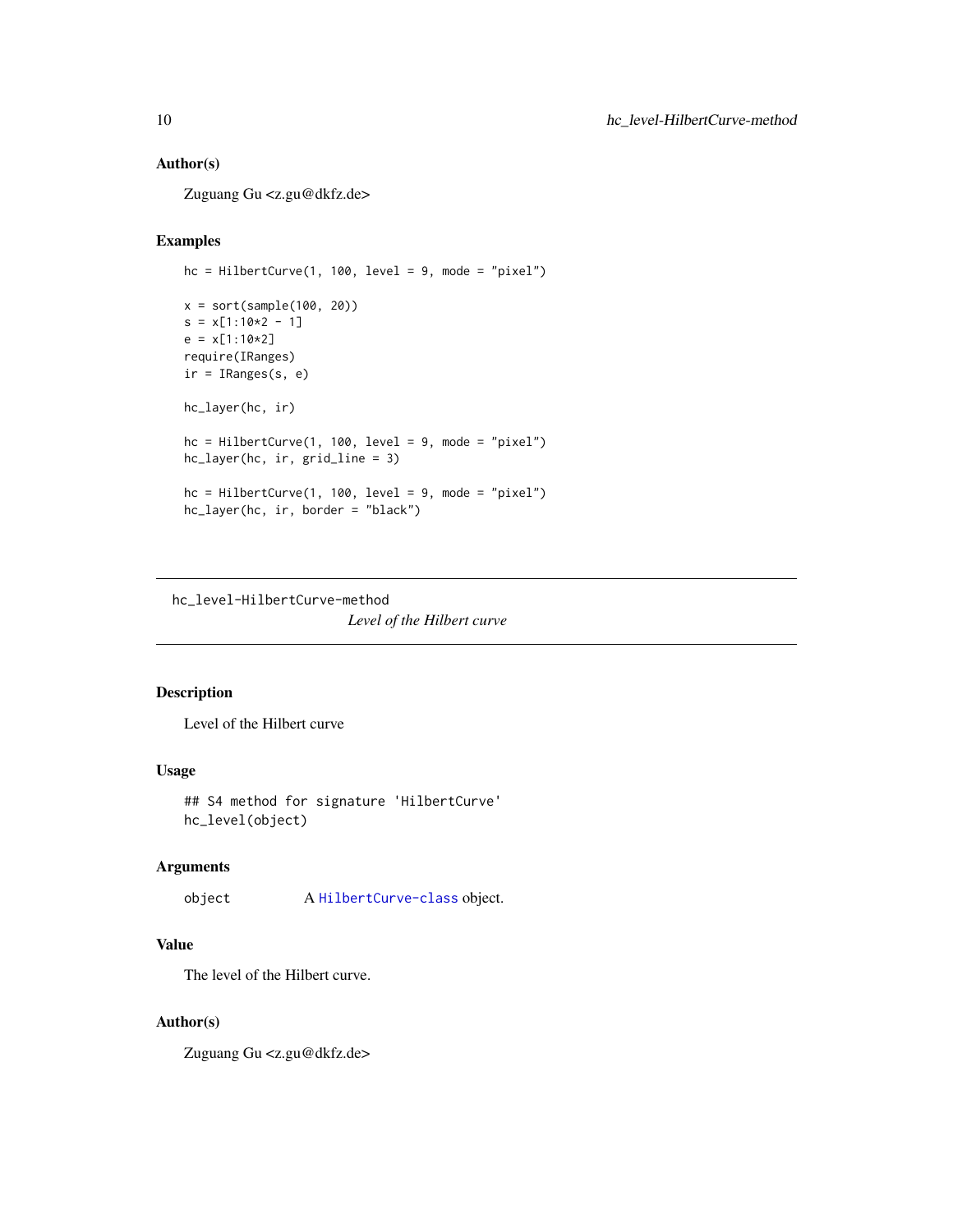## <span id="page-10-0"></span>Examples

hc = HilbertCurve(1, 100) hc\_level(hc) hc = HilbertCurve $(1, 100, level = 5)$ hc\_level(hc)

```
hc_map-GenomicHilbertCurve-method
```
*Draw a map which represents positions of different chromosomes on the curve*

## Description

Draw a map which represents positions of different chromosomes on the curve

## Usage

```
## S4 method for signature 'GenomicHilbertCurve'
hc_{map}(object, level = 7,
    fill = rand\_color(length(background), transparency = 0.5), border = NA,labels = names(object@background), show_labels = TRUE, labels_gp = gpar(),
   add = FALSE, ...)
```
## Arguments

| object      | a GenomicHilbertCurve-class object                                                                                                                                                                  |
|-------------|-----------------------------------------------------------------------------------------------------------------------------------------------------------------------------------------------------|
| level       | Since a map does not need to have high resolution, a value of around 7 would<br>be enough. If add is set to TRUE, level will be enforced to have the same level<br>in the current Hilbert curve.    |
| fill        | colors for different chromosomes, or more generally, for different 'seqnames'.                                                                                                                      |
| border      | colors for the borders of chromosomes. Set it to NA if borders are suppressed.                                                                                                                      |
| labels      | label for each chromosome, or more generally, for different 'sequences'                                                                                                                             |
| show_labels | whether show text labels                                                                                                                                                                            |
| labels_gp   | graphic settings for labels                                                                                                                                                                         |
| add         | whether add the map to the current curve or draw it in a new graphic device.<br>Notice if add is set to TRUE, you should set fill with transparency so that it will<br>not hide your original plot. |
| $\cdots$    | pass to GenomicHilbertCurve. It is only used if you want the map to be plotted<br>in a new graphic device.                                                                                          |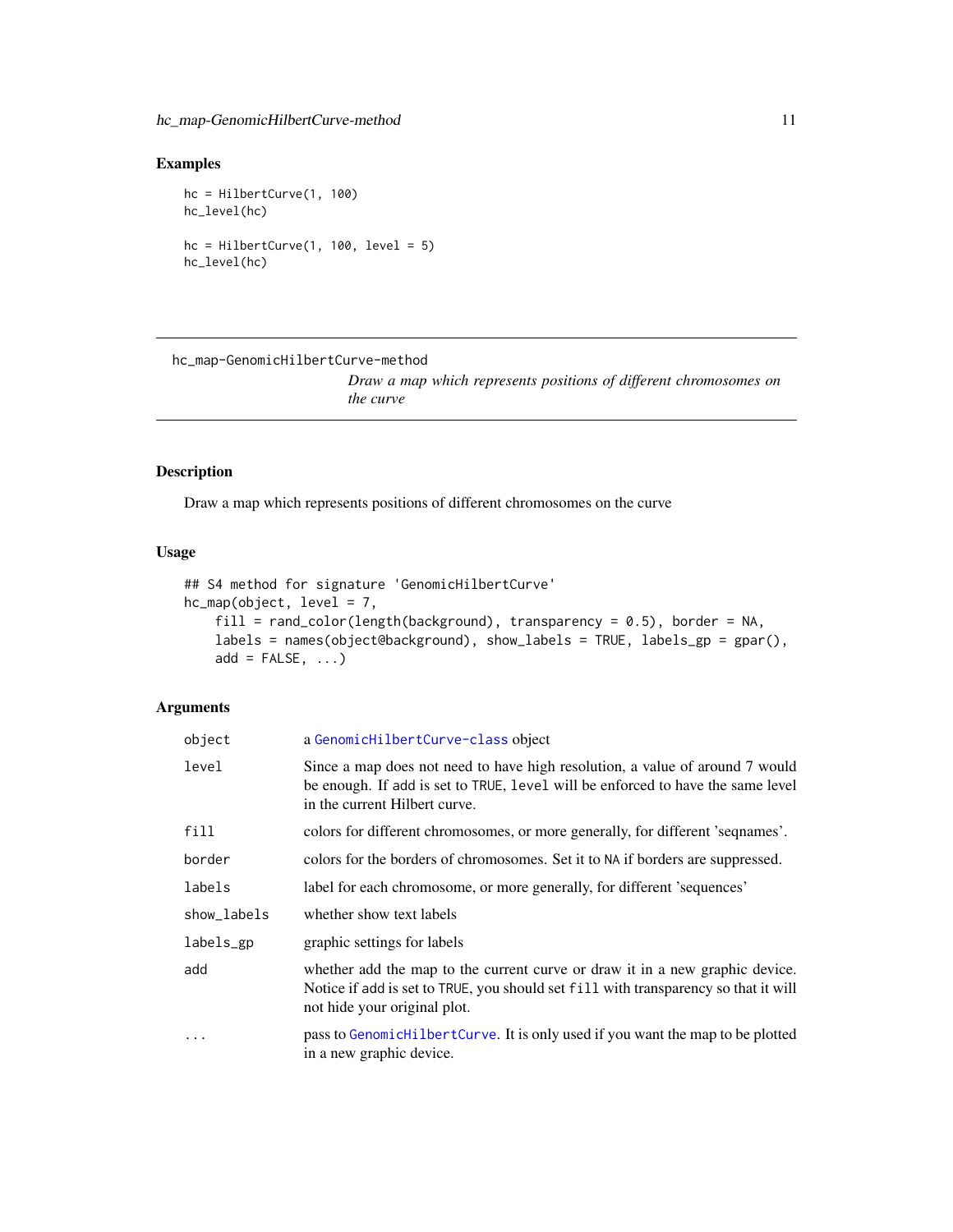## <span id="page-11-0"></span>Details

When multiple genomic categories (e.g. chromosomes) are drawn into one single Hilbert curve, a map which shows the positions of categories on the curve is necessary to distinguish different genomic categories.

Under "pixel" mode, if the map is directly added to the Hilbert curve, no chromosome name is drawn. The chromosome names are only drawn if the map is plotted in a new graphic device or added to the Hilbert curve under "normal" mode.

Just be careful if you directly overlay the map to the curve that the color of the map does not affect the original plot too much.

#### Value

A [GenomicHilbertCurve-class](#page-4-1) object

#### Author(s)

Zuguang Gu <z.gu@dkfz.de>

## Examples

```
require(circlize)
require(GenomicRanges)
bed = generateRandomBed(nr = 100)
gr = GRanges(seqnames = bed[[1]], ranges = IRanges(bed[[2]], bed[[3]]))hc = GenomicHilbertCurve()
hc\_points(hc, gr, gp = gpar(fill = rand\_color(length(gr))))# add it in the same graphic device
hc_map(hc, fill = rand_color(24, transparency = 0.5), add = TRUE)# add the map only with borders
hc = GenomicHilbertCurve()
hc_points(hc, gr, gp = gpar(fill = rand_color(length(gr))))
hc_{map}(hc, fill = NA, border = "grey", add = TRUE)# or open a new graphic device
hc_map(hc, fill = rand_color(24))
```
hc\_normal\_points-HilbertCurve-method *Add points to the Hilbert curve*

#### **Description**

Add points to the Hilbert curve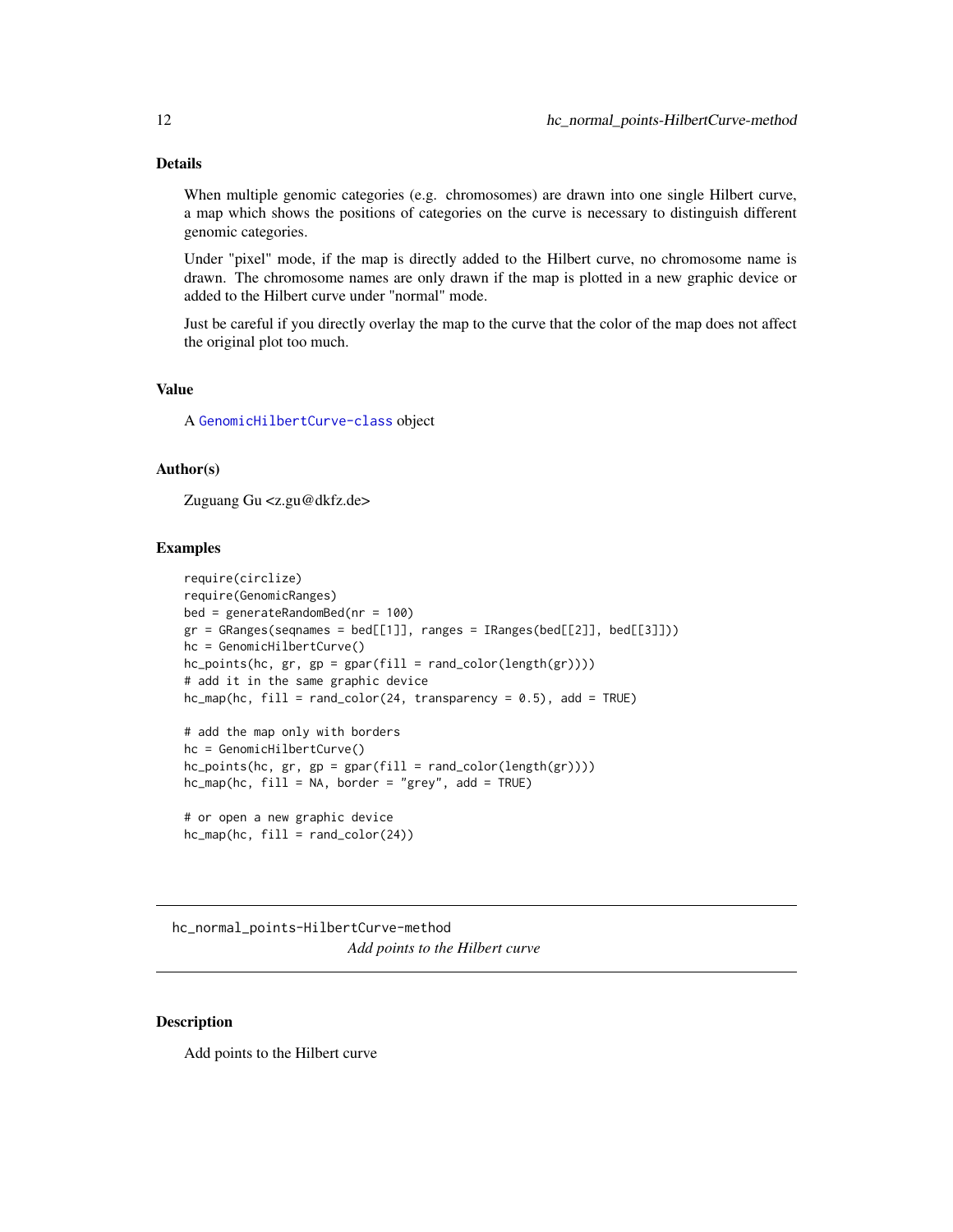## <span id="page-12-0"></span>Usage

```
## S4 method for signature 'HilbertCurve'
hc\_normal\_points(object, ir = NULL, x1 = NULL, x2 = x1, gp = gpar(),pch = 1, size = unit(1, "char"))
```
## Arguments

| object | A HilbertCurve-class object.                                          |
|--------|-----------------------------------------------------------------------|
| ir     | an IRanges object which specifies the input intervals.                |
| x1     | if start positions are not integers, they can be set by x1.           |
| x2     | if end positions are not integers, they can be set by x2.             |
| size   | size of the points. It should be a unit object, pass to grid. points. |
| pch    | shape of points, pass to grid.points.                                 |
| gp     | graphic parameters for points. It should be specified by gpar.        |

## Details

Points are added at the middle of the intervals in ir (or x1 and x2), so there is only one point for each interval.

This function is used internally. Please use hc\_points, HilbertCurve-method instead.

#### Value

A data frame which contains coordinates (in the 2D space) of points.

#### Author(s)

Zuguang Gu <z.gu@dkfz.de>

## See Also

[hc\\_points,HilbertCurve-method](#page-0-0)

#### Examples

# see documentation of hc\_points NULL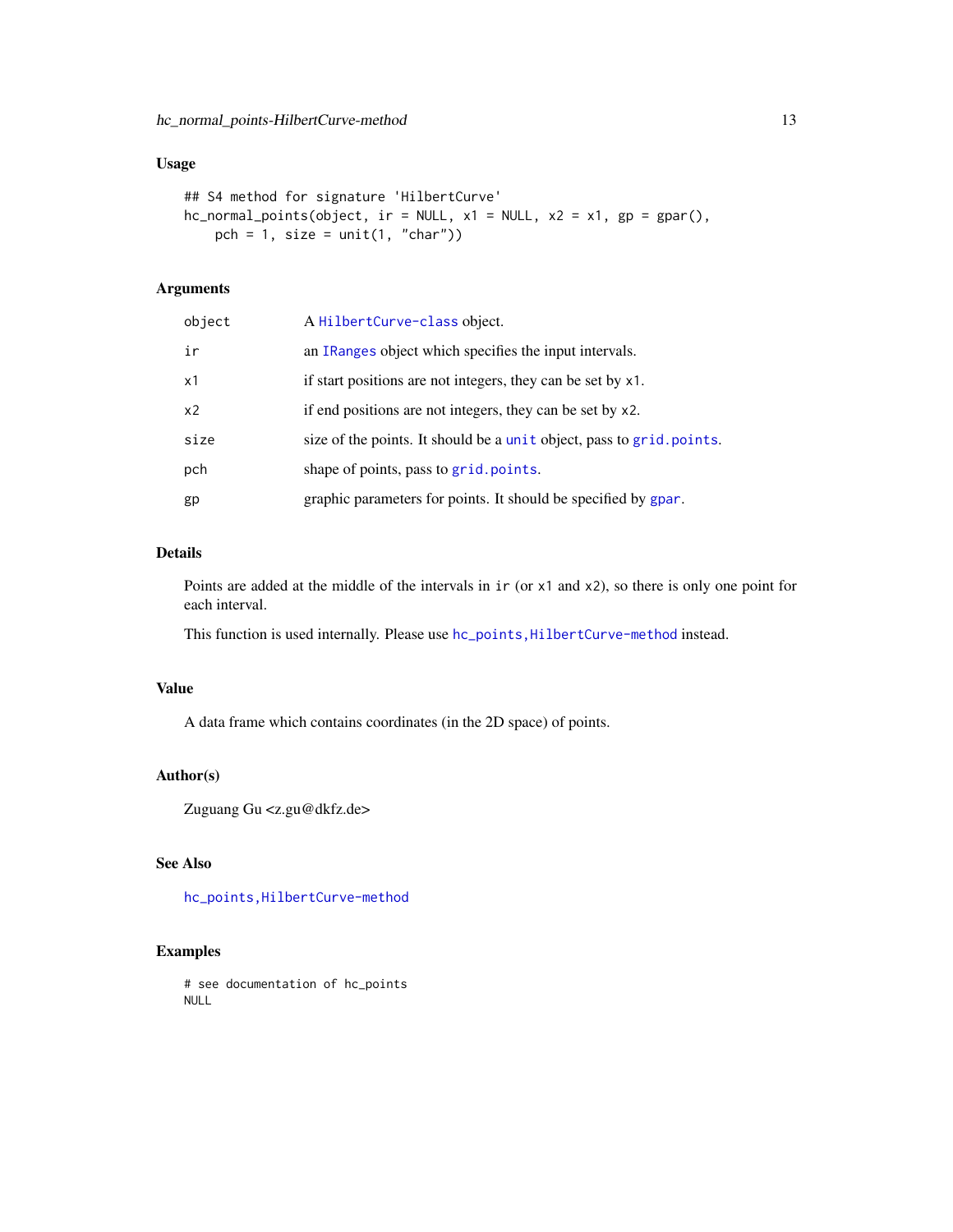<span id="page-13-0"></span>hc\_offset-HilbertCurve-method *Adjust positions*

## Description

Adjust positions

#### Usage

```
## S4 method for signature 'HilbertCurve'
hc_offset(object, x)
```
#### Arguments

| object | A HilbertCurve-class object. |
|--------|------------------------------|
|        | positions.                   |

#### Details

Since internally positions are transformed to positive integers, if input positions are specified as negative values when initializing the Hilbert curve, a shift will be recorded internally and positions are transformed to positive value automatically.

## Value

A positive numeric value.

#### Author(s)

Zuguang Gu <z.gu@dkfz.de>

## Examples

```
hc = HilbertCurve(-100, 100)
hc_offset(hc, c(-100, -50, 0, 50, 100))
```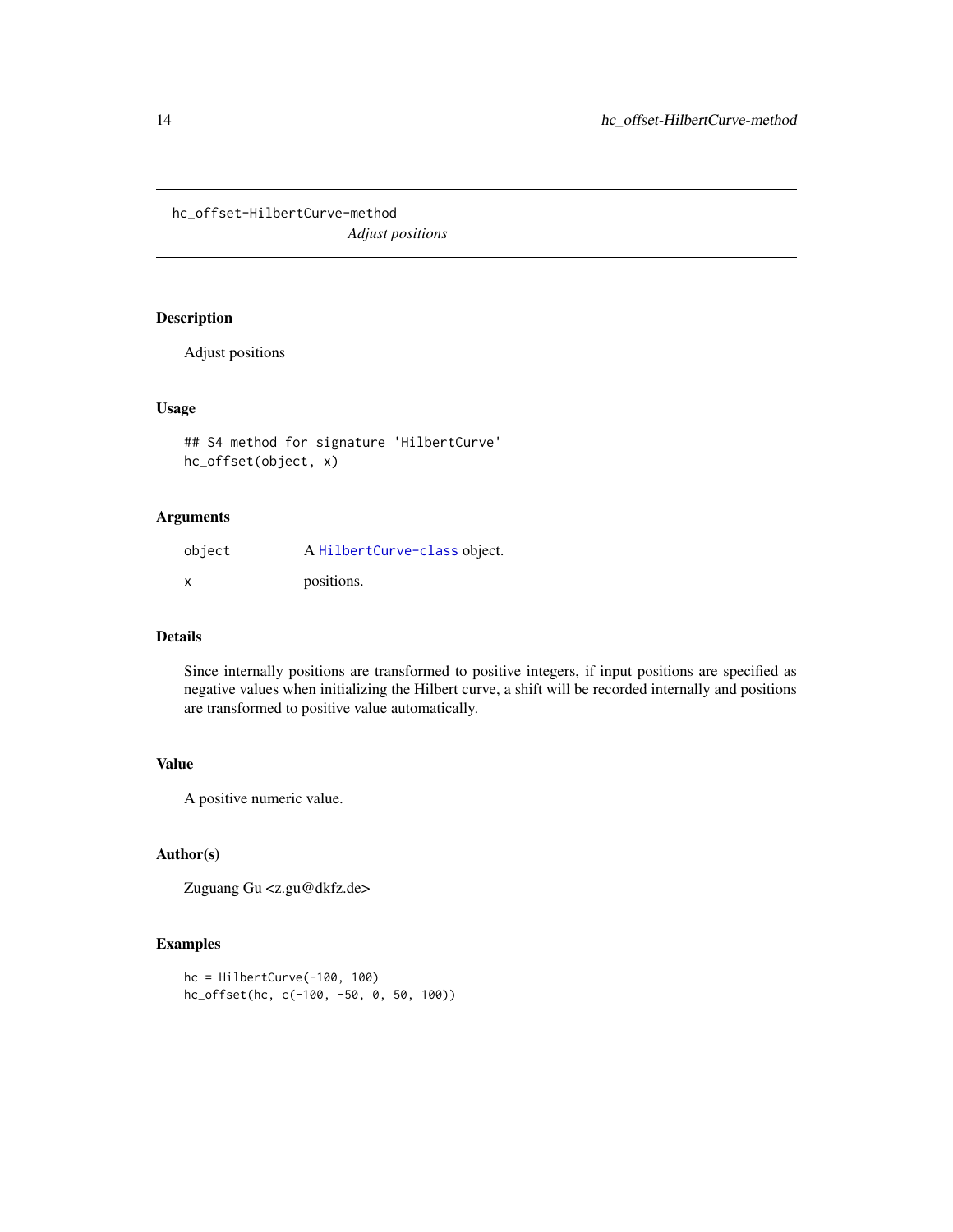<span id="page-14-0"></span>hc\_png-HilbertCurve-method

*Save Hilbert curve as a PNG figure*

#### Description

Save Hilbert curve as a PNG figure

#### Usage

## S4 method for signature 'HilbertCurve' hc\_png(object, file = "HilbertCurve.png")

## Arguments

| object | A HilbertCurve-class object.                                                          |
|--------|---------------------------------------------------------------------------------------|
| file   | file name. If the suffix of the file name is not, png, it will be added automatically |
|        | no matter you like it or not.                                                         |

## Details

A PNG figure with resolution of 2^level x 2^level is generated.

Only the body of the Hilbert curve will be written to PNG file.

This function only works under 'pixel' mode.

## Value

No value is returned.

## Author(s)

Zuguang Gu <z.gu@dkfz.de>

#### Examples

```
hc = HilbertCurve(1, 100, level = 9, mode = "pixel")
x = sort(sample(100, 20))
s = x[1:10*2 - 1]e = x[1:10*2]require(IRanges)
ir = IRanges(s, e)
hc_layer(hc, ir)
hc_png(hc, file = "test.png")
```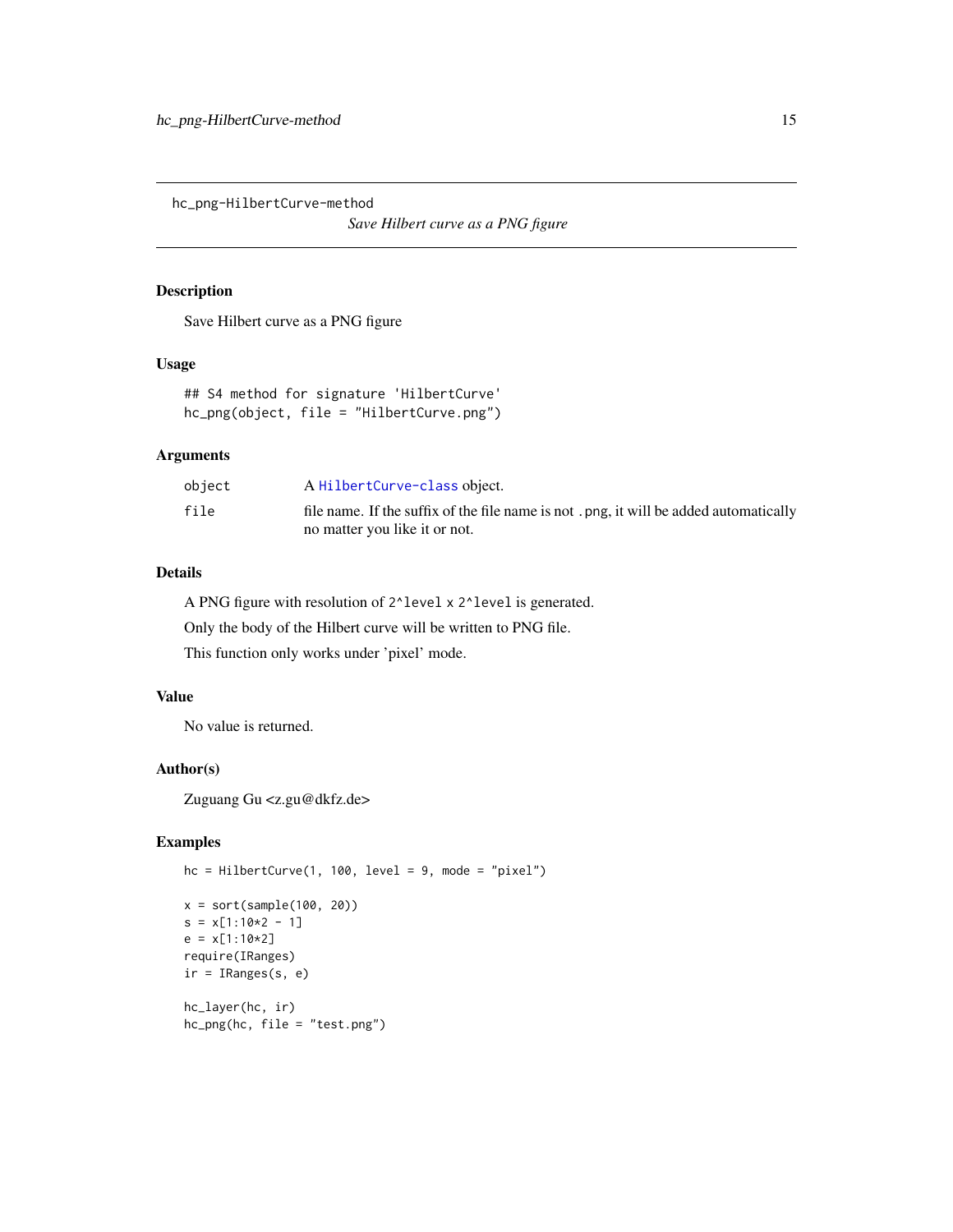<span id="page-15-0"></span>hc\_points-dispatch *Method dispatch page for hc\_points*

## <span id="page-15-1"></span>Description

Method dispatch page for hc\_points.

#### Dispatch

hc\_points can be dispatched on following classes:

- [hc\\_points,GenomicHilbertCurve-method](#page-0-0), [GenomicHilbertCurve-class](#page-4-1) class method
- [hc\\_points,HilbertCurve-method](#page-0-0), [HilbertCurve-class](#page-32-1) class method

## Examples

# no example NULL

hc\_points-GenomicHilbertCurve-method *Add points to the Hilbert curve*

#### Description

Add points to the Hilbert curve

## Usage

```
## S4 method for signature 'GenomicHilbertCurve'
hc_points(object, gr,
   np = max(c(2, 10 - hc\_level(object))), size = unit(1, "char"),pch = 1, gp = gpar(), mean_mode = c("w0", "absolute", "weighted", "max_freq"),
    shape = "circle")
```
#### Arguments

| object    | a GenomicHilbertCurve-class object                                                                  |
|-----------|-----------------------------------------------------------------------------------------------------|
| gr        | a GRanges object which contains the genomic regions to be mapped to the curve                       |
| np        | pass to hc_points, HilbertCurve-method                                                              |
| size      | size of points when $np \le 1$ , pass to $hc\_points$ , Hilbert Curve-method                        |
| pch       | shape of the points when $np \le 1$ , pass to $hc\_points$ , $HilbertCurve-method$                  |
| gp        | graphic parameters of the points when $np \leq 1$ , pass to $hc\_points$ , $Hilbert Curve - method$ |
| mean_mode | pass to hc_points, HilbertCurve-method                                                              |
| shape     | shape of the points when $np \ge 2$ , pass to $hc\_points$ , $HilbertCurve-method$                  |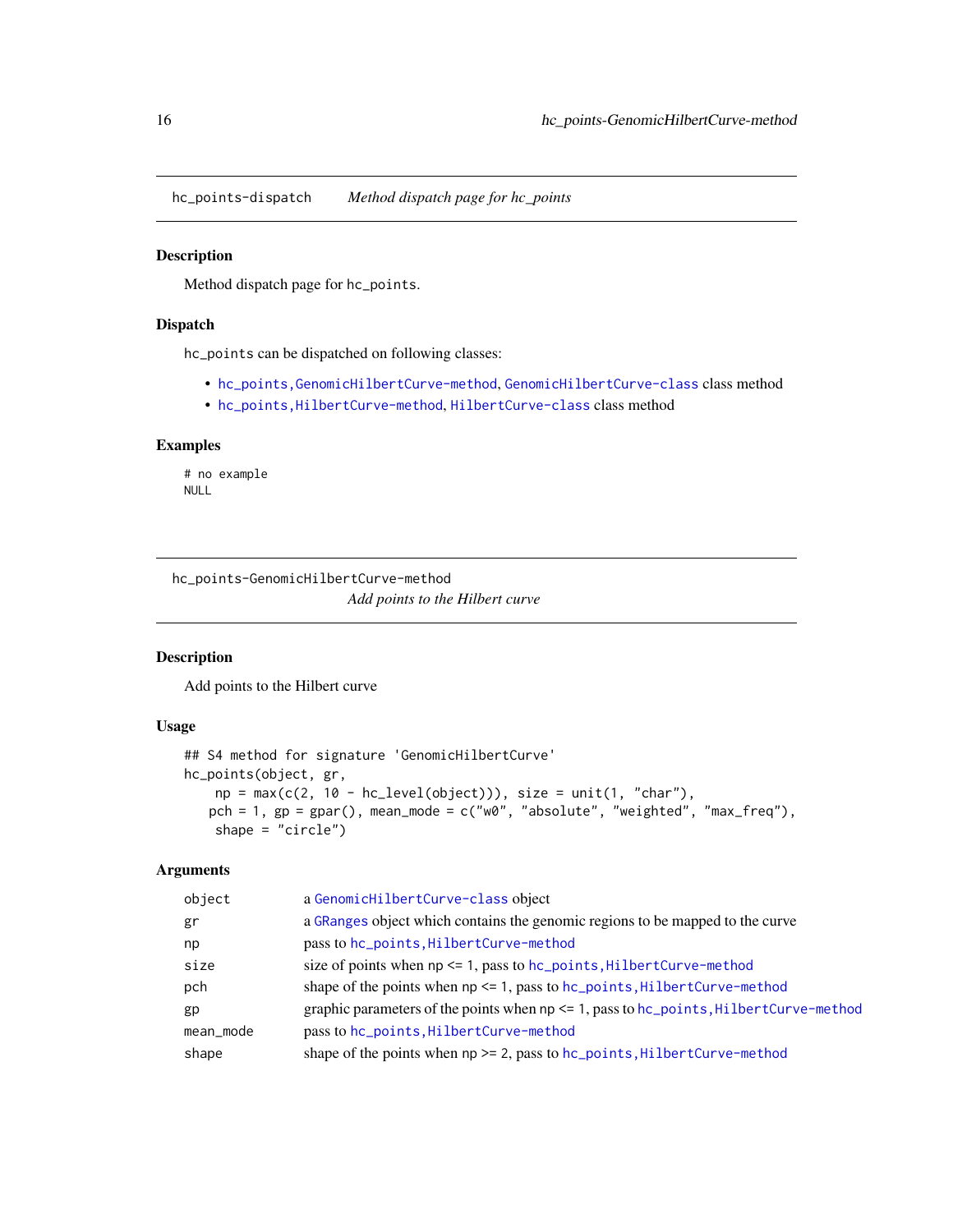## <span id="page-16-0"></span>Details

It is basically a wrapper of hc\_points, HilbertCurve-method.

#### Value

Refer to [hc\\_points,HilbertCurve-method](#page-0-0)

## Author(s)

Zuguang Gu <z.gu@dkfz.de>

#### Examples

```
require(circlize)
require(GenomicRanges)
bed = generateRandomBed(nr = 100)
gr = GRanges(seqnames = bed[[1]], ranges = IRanges(bed[[2]], bed[[3]]))
hc = GenomicHilbertCurve()
hc_points(hc, gr, gp = gpar(fill = rand_color(length(gr))))
```
hc\_points-HilbertCurve-method

*Add points to the Hilbert curve*

#### Description

Add points to the Hilbert curve

#### Usage

```
## S4 method for signature 'HilbertCurve'
hc\_points(object, ir = NULL, x1 = NULL, x2 = x1,np = max(c(2, 10 - hc\_level(object))), size = unit(1, "char"),pch = 1, gp = gpar(), mean_mode = c("w0", "absolute", "weighted", "max_freq"),
    shape = "circle")
```
#### Arguments

| object         | A HilbertCurve-class object.                                                                                                                               |
|----------------|------------------------------------------------------------------------------------------------------------------------------------------------------------|
| ir             | an IRanges object which specifies the input intervals.                                                                                                     |
| x1             | if start positions are not integers, they can be set by x1.                                                                                                |
| x <sub>2</sub> | if end positions are not integers, they can be set by x2.                                                                                                  |
| np             | number of points (a circle or a square, ) that are put in a segment. np controls<br>the mode of how to add the points to the curve. See 'Details' section. |
| size           | size of the points. It should be a unit object. Only works if $np \leq 1$                                                                                  |
| pch            | shape of points, used for points if $np \leq 1$ .                                                                                                          |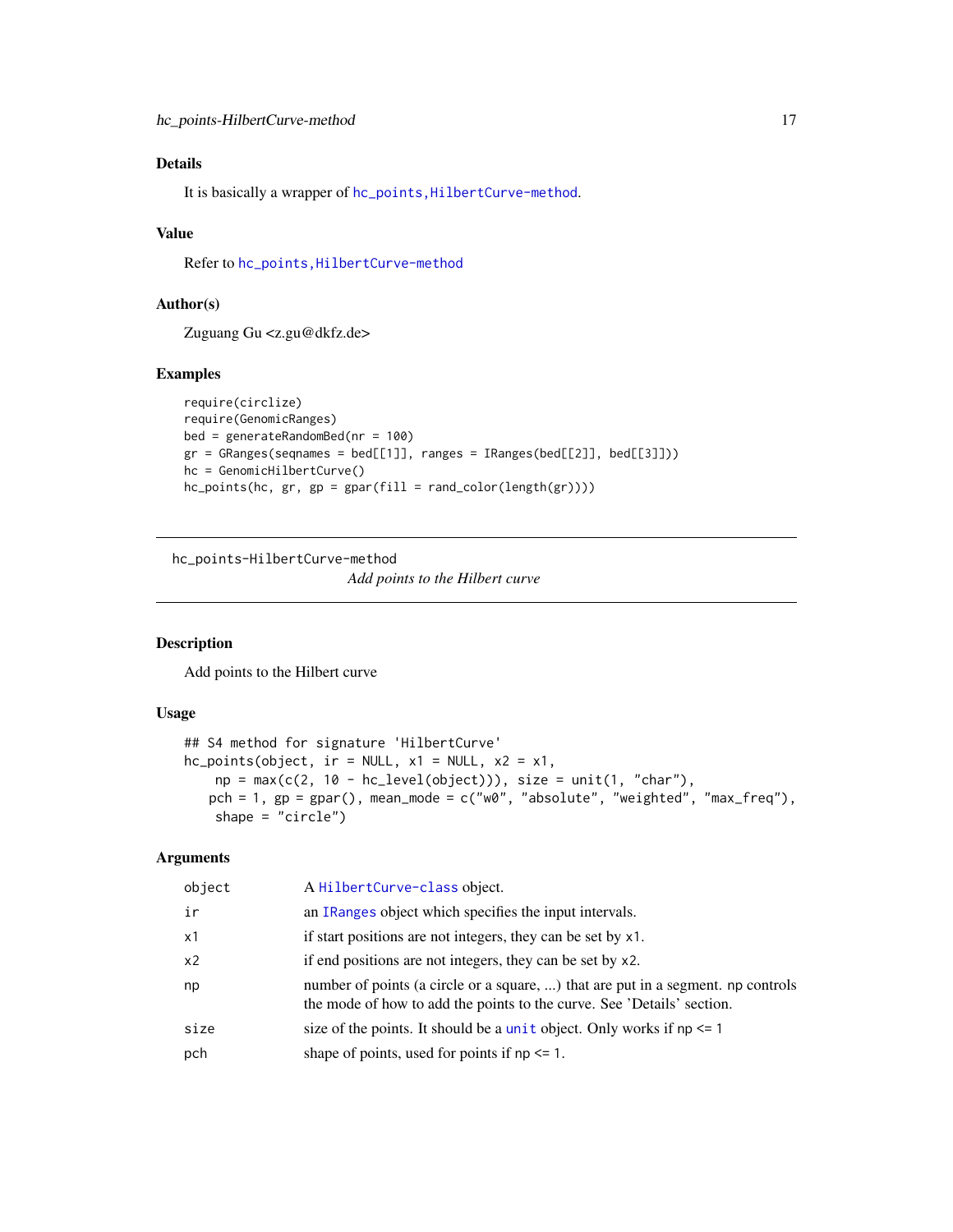<span id="page-17-0"></span>

| gp        | graphic parameters for points. It should be specified by gpar.                                                                                                                                                                                                                                                                                                                                                                                                                                                                                                                                                                                                    |
|-----------|-------------------------------------------------------------------------------------------------------------------------------------------------------------------------------------------------------------------------------------------------------------------------------------------------------------------------------------------------------------------------------------------------------------------------------------------------------------------------------------------------------------------------------------------------------------------------------------------------------------------------------------------------------------------|
| mean_mode | when $np \ge 2$ , each segment on the curve is split into np windows and each win-<br>dow actually represents an small interval in the axis. When overlapping input<br>intervals to the windows on the curve and when the window can not completely<br>cover the input intervals, some averaging method should be applied to get a more<br>accurate estimation for the value in the window. Here the Hilbert Curve pack-<br>age provides four modes: "w0", "weighted", "absolute" and "max_freq" which<br>calculate the mean value in the window with respect to different scenarios. See<br>'Details' section and the vignette for more informative explanation. |
| shape     | shape of points, used for points if $np \ge 2$ . Possible values are "circle", "square",<br>"triangle", "hexagon", "star".                                                                                                                                                                                                                                                                                                                                                                                                                                                                                                                                        |

## Details

If np is set to 1 or NULL, points will be added in the middle for each interval in  $i \in (or x1, x2)$ .

If np is set to a value larger or equal to 2, every segment on the curve is split by np points (e.g. circles). In this case, each point actually represent a window on the curve and when the window is not fully covered by the input intervals, there are three different metrics to average the values in the window.

Following illustrates different settings for mean\_mode:

100 80 60 values in ir ++++++ +++ +++++ ir ================ window (width = 16) 4 3 3 overlap absolute:  $(100 + 80 + 60)/3$ weighted:  $(100*4 + 80*3 + 60*3)/(4 + 3 + 3)$  $w0:$  (100\*4 + 80\*3 + 60\*3 + 0\*6)/16

So which mode to use depends on specific scenario. If the background is not of interest, absolute and weighted modes may be proper and if the value also needs to be averaged with background, w0 is the proper choice. Section "Averaging models" in the vignette gives a more detailed explanation for this argument.

There is one more value for mean\_mode which is max\_freq. max\_freq is mainly for discrete signals and in a segment, value with the highest frequency (or with the highest length) is selected for this segment

If  $np \geq 2$ , the value of  $np$  also controls the size of points.

Graphic parameters is always represented as numeric values (e.g. colors can be converted into numeric RGB values) and they will be averaged according to above rules.

Internally, it will depatch to [hc\\_normal\\_points,HilbertCurve-method](#page-0-0) or [hc\\_segmented\\_points,HilbertCurve-method](#page-0-0) depending on the value of np.

#### Value

A data frame which contains coordinates (in the 2D space) of points.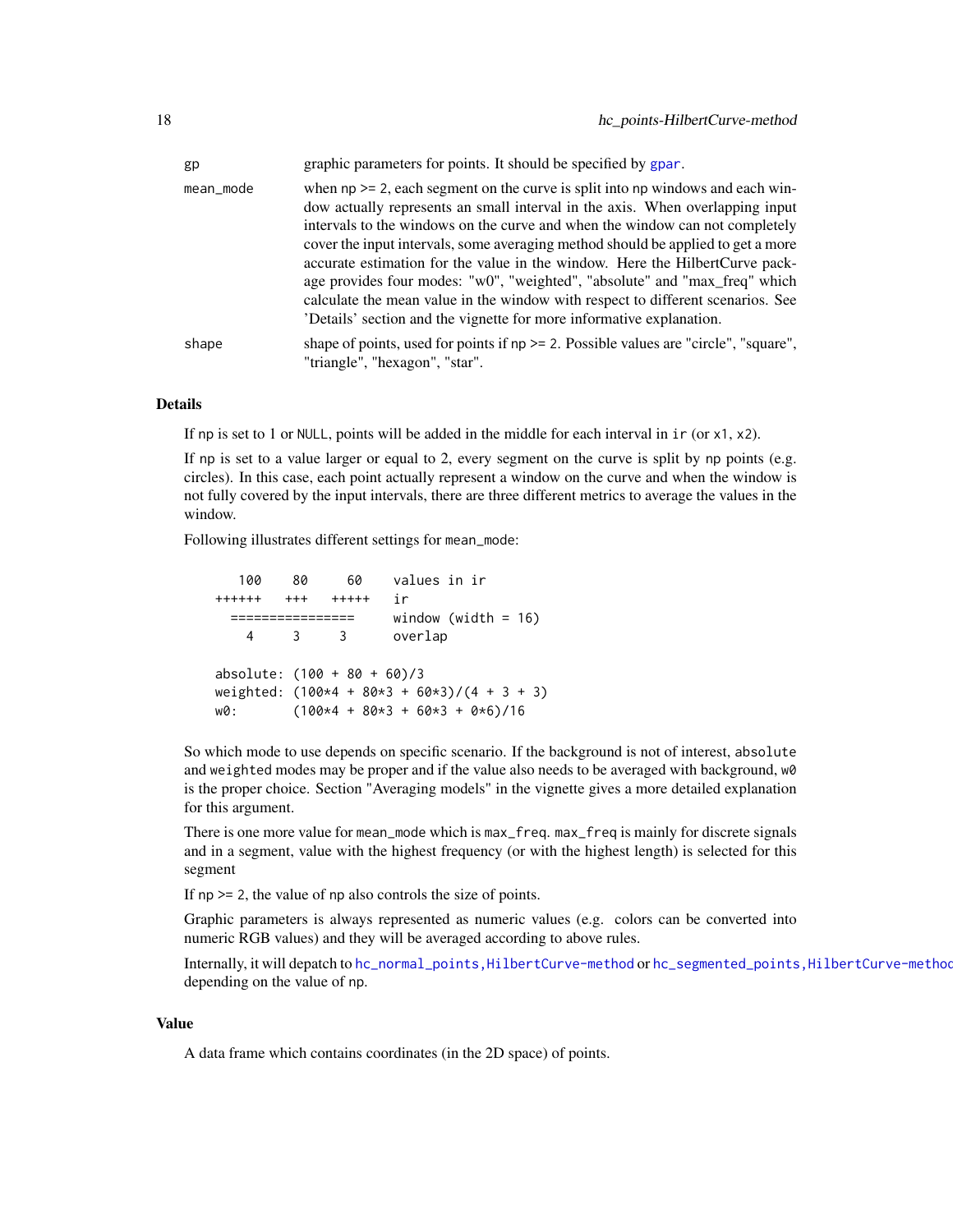<span id="page-18-0"></span>hc\_polygon-dispatch 19

## Author(s)

Zuguang Gu <z.gu@dkfz.de>

#### Examples

```
hc = HilbertCurve(1, 100, level = 4, reference = TRUE)
x = sort(sample(100, 20))s = x[1:10*2 - 1]e = x[1:10*2]require(IRanges)
ir = IRanges(s, e)hc_points(hc, ir)
hc = HilbertCurve(1, 100, level = 4, reference = TRUE)hc_points(hc, x1 = c(1.5, 50.5), x2 = c(10.5, 60.5))
require(circlize)
value = runif(length(ir))col_fun = colorRamp2(range(value), c("white", "red"))
hc = HilbertCurve(1, 100, level = 4, reference = TRUE)hc\_points(hc, ir, np = 3, shape = "star", gp = gpar(fill = col_fun(value)))hc = HilbertCurve(1, 100, level = 4, reference = TRUE)hc\_points(hc, ir, np = 0)hc = HilbertCurve(1, 100, level = 4, reference = TRUE)hc_points(hc, np = 0, x1 = c(1.5, 50.5), x2 = c(10.5, 60.5))
hc_points(hc, np = 0, x1 = 70.5, gp = gpar(col = "red"))
```
hc\_polygon-dispatch *Method dispatch page for hc\_polygon*

## Description

Method dispatch page for hc\_polygon.

#### Dispatch

hc\_polygon can be dispatched on following classes:

- [hc\\_polygon,HilbertCurve-method](#page-0-0), [HilbertCurve-class](#page-32-1) class method
- [hc\\_polygon,GenomicHilbertCurve-method](#page-0-0), [GenomicHilbertCurve-class](#page-4-1) class method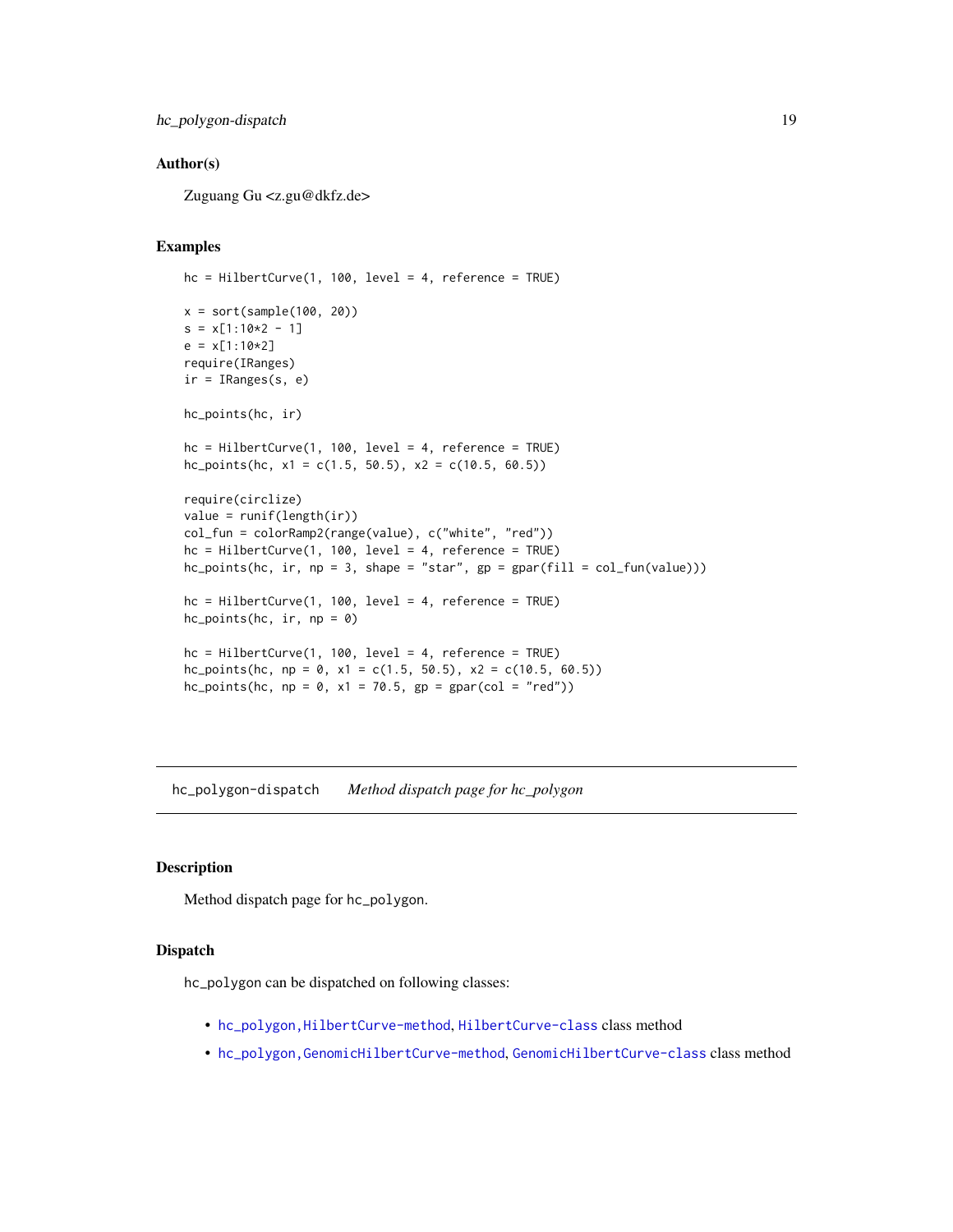## Examples

# no example NULL

hc\_polygon-GenomicHilbertCurve-method *Add text to Hilbert curve*

## Description

Add text to Hilbert curve

#### Usage

```
## S4 method for signature 'GenomicHilbertCurve'
hc_polygon(object, gr, gp = gpar(),
    end_type = c("average", "expanding", "shrinking"))
```
#### Arguments

| object   | a GenomicHilbertCurve-class object                                            |
|----------|-------------------------------------------------------------------------------|
| gr       | a GRanges object which contains the genomic regions to be mapped to the curve |
| gp       | pass to hc_polygon, HilbertCurve-method                                       |
| end_type | pass to hc_polygon, HilbertCurve-method                                       |

## Details

It is basically a wrapper of hc\_polygon, HilbertCurve-method.

#### Value

Refer to [hc\\_polygon,HilbertCurve-method](#page-0-0)

#### Author(s)

Zuguang Gu <z.gu@dkfz.de>

## Examples

```
require(circlize)
require(GenomicRanges)
bed = generateRandomBed(nr = 20)
gr = GRanges(seqnames = bed[[1]], ranges = IRanges(bed[[2]], bed[[3]]))hc = GenomicHilbertCurve()
hc_polygon(hc, gr)
```
<span id="page-19-0"></span>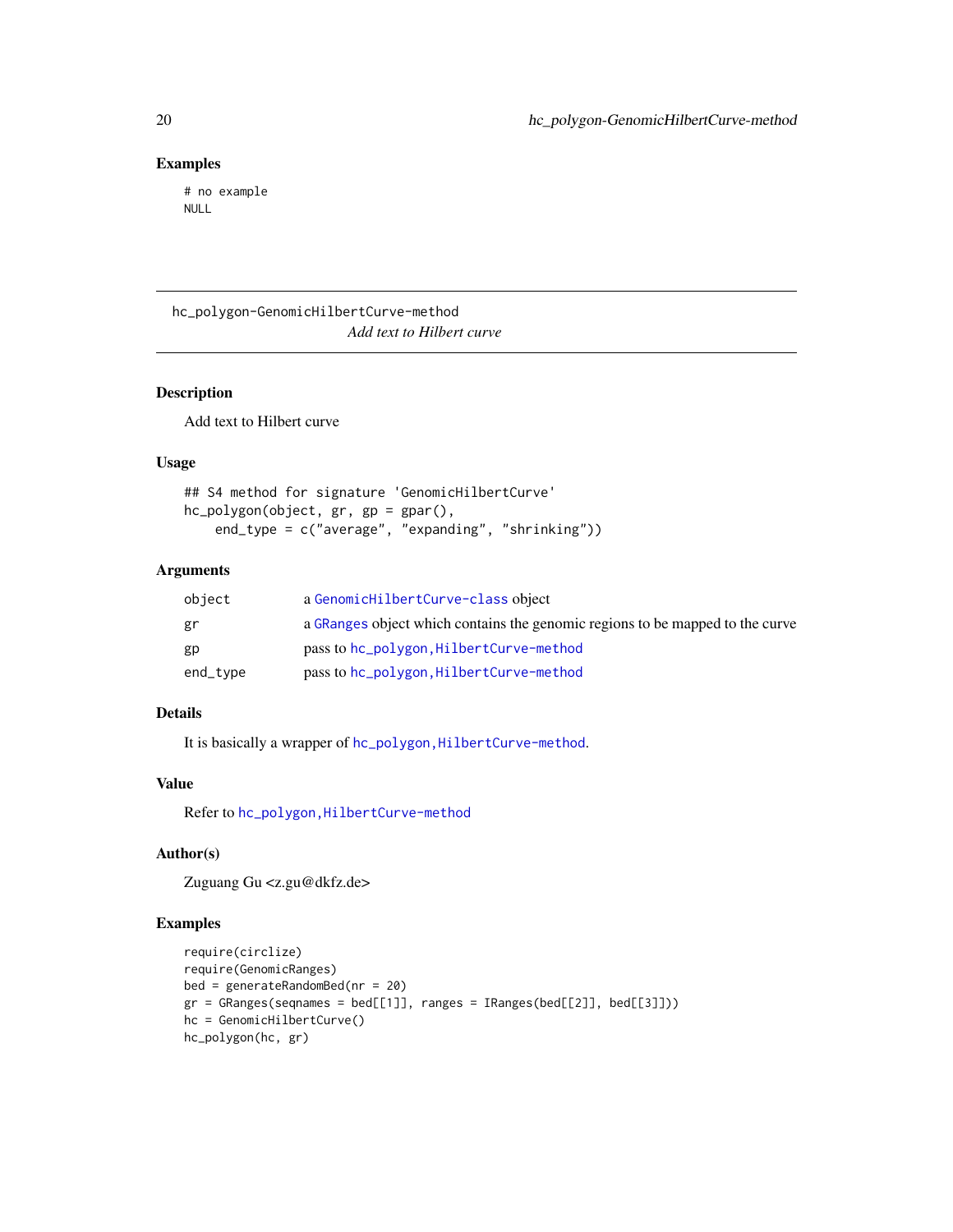<span id="page-20-0"></span>hc\_polygon-HilbertCurve-method

*Add polygons to Hilbert curve*

## Description

Add polygons to Hilbert curve

#### Usage

```
## S4 method for signature 'HilbertCurve'
hc_polygon(object, ir = NULL, x1 = NULL, x2 = NULL,
   gp = gpar(), end_type = c("expanding", "average", "shrinking"))
```
## Arguments

| object   | a HilbertCurve-class object.                                                                                                                                                                                                                                                                                                                                                                                                                                                                                                                      |
|----------|---------------------------------------------------------------------------------------------------------------------------------------------------------------------------------------------------------------------------------------------------------------------------------------------------------------------------------------------------------------------------------------------------------------------------------------------------------------------------------------------------------------------------------------------------|
| ir       | an IRanges object which specifies the input intervals.                                                                                                                                                                                                                                                                                                                                                                                                                                                                                            |
| x1       | if start positions are not integers, they can be set by x1.                                                                                                                                                                                                                                                                                                                                                                                                                                                                                       |
| x2       | if end positions are not integers, they can be set by x2.                                                                                                                                                                                                                                                                                                                                                                                                                                                                                         |
| gp       | graphic parameters. It should be specified by gpar.                                                                                                                                                                                                                                                                                                                                                                                                                                                                                               |
| end_type | since two ends of a continuous interval do not necessarily completely overlap<br>with the Hilbert curve segments, this argument controls how to determine the<br>ends of the interval which will be presented on the curve. average: if the end<br>covers more than half of the segment, the whole segment is included and if the<br>end covers less than half of the segment, the segment is removed; expanding:<br>segments are included as long as they are overlapped; shrinking: segments are<br>removed if they are not completely covered. |

#### Details

Drawing polygons are quite visually similar as drawing rectangles. The major differences are: 1) for rectangles, colors for the ends of the interval can change if they are not completely covered by the Hilbert curve segments, and 2) polygons can have borders.

Normally polygons are used to mark areas in the Hilbert curve.

## Value

No value is returned.

#### Author(s)

Zuguang Gu <z.gu@dkfz.de>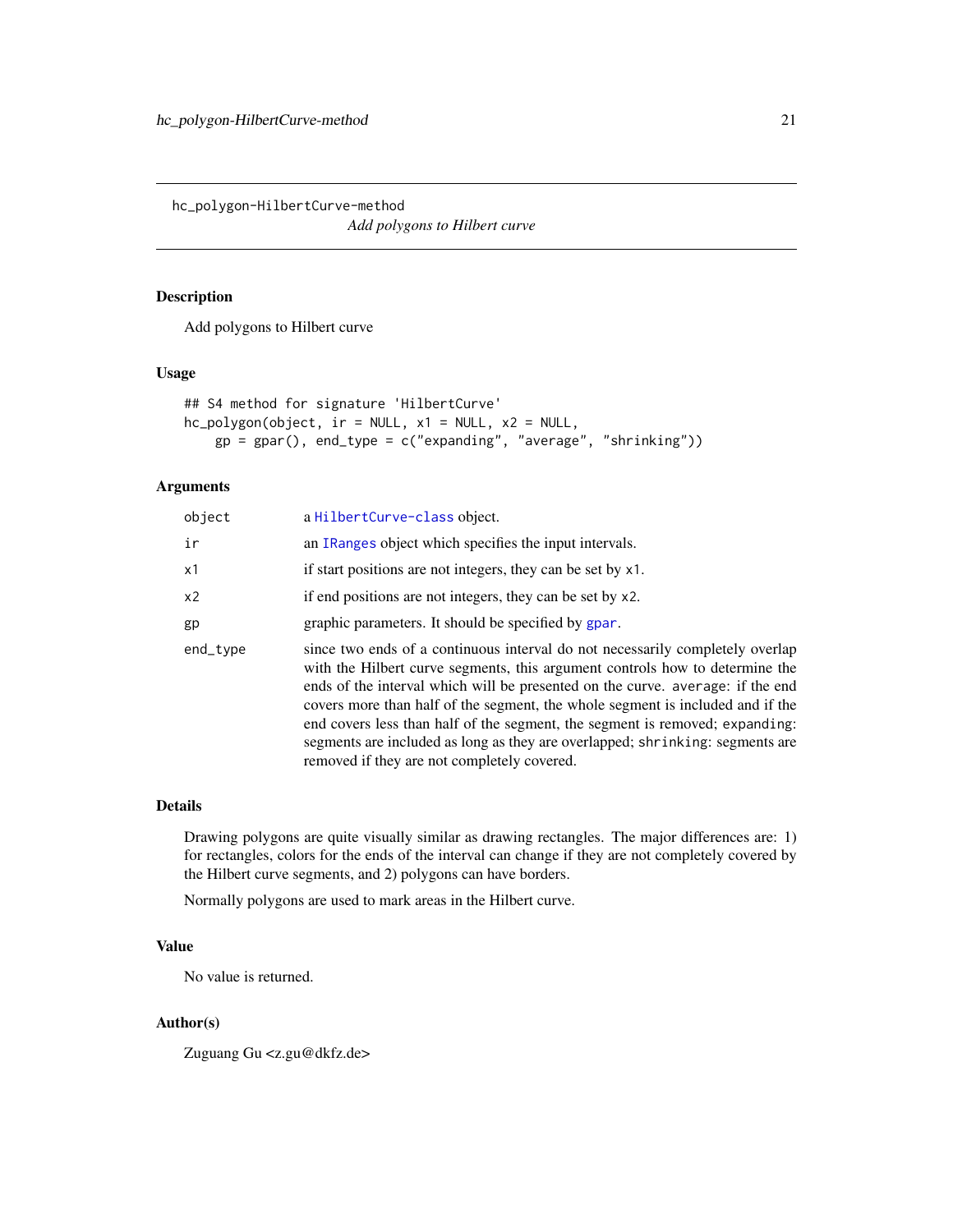## Examples

```
require(IRanges)
ir = IRanges(10, 40)
hc = HilbertCurve(0, 100, level = 4, reference = TRUE)hc_segments(hc, ir)
hc_{text(hc, x1 = 10:40, labels = 10:40)}hc\_polygon(hc, ir, gp = gpar(fill = "#FF000080", col = 1))
```
hc\_rect-dispatch *Method dispatch page for hc\_rect*

#### Description

Method dispatch page for hc\_rect.

## Dispatch

hc\_rect can be dispatched on following classes:

- [hc\\_rect,HilbertCurve-method](#page-0-0), [HilbertCurve-class](#page-32-1) class method
- [hc\\_rect,GenomicHilbertCurve-method](#page-0-0), [GenomicHilbertCurve-class](#page-4-1) class method

## Examples

# no example NULL

hc\_rect-GenomicHilbertCurve-method *Add rectangles on Hilbert curve*

#### Description

Add rectangles on Hilbert curve

#### Usage

```
## S4 method for signature 'GenomicHilbertCurve'
hc\_rect(object, gr, gp = gpar(fill = "red", col = "red"),mean_mode = c("w0", "absolute", "weighted", "max_freq"))
```
<span id="page-21-0"></span>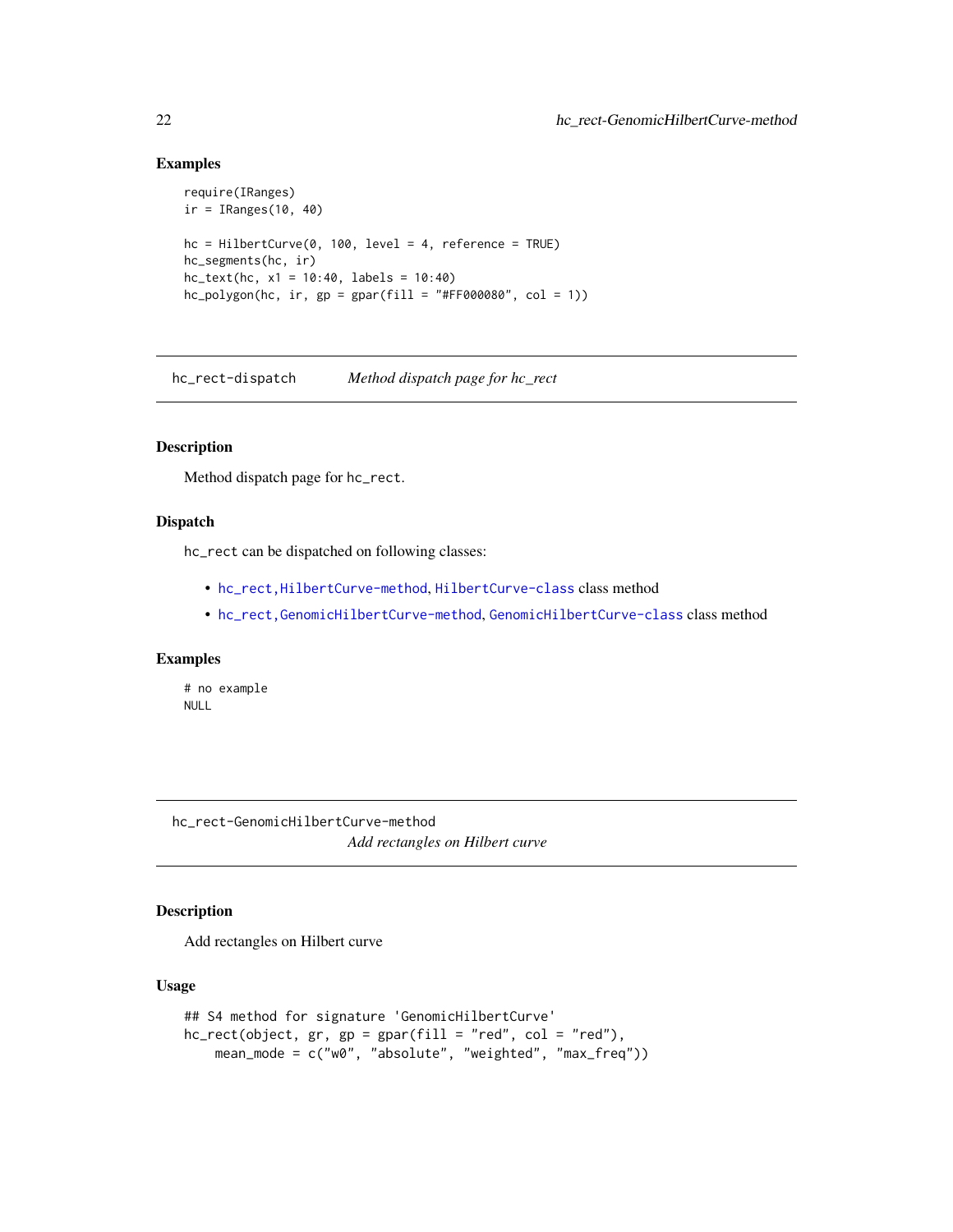## <span id="page-22-0"></span>Arguments

| object    | a GenomicHilbertCurve-class object                                            |
|-----------|-------------------------------------------------------------------------------|
| gr        | a GRanges object which contains the genomic regions to be mapped to the curve |
| gp        | pass to hc_rect, HilbertCurve-method                                          |
| mean_mode | pass to hc_rect, HilbertCurve-method                                          |

## Details

It is basically a wrapper of hc\_rect, HilbertCurve-method.

## Value

Refer to [hc\\_rect,HilbertCurve-method](#page-0-0)

## Author(s)

Zuguang Gu <z.gu@dkfz.de>

## Examples

```
require(circlize)
require(GenomicRanges)
bed = generateRandomBed(nr = 100)
gr = GRanges(seqnames = bed[[1]], ranges = IRanges(bed[[2]], bed[[3]]))
hc = GenomicHilbertCurve()
hc\_rect(hc, gr, gp = gpar(fill = rand\_color(length(gr))))
```
hc\_rect-HilbertCurve-method

*Add rectangles on Hilbert curve*

## Description

Add rectangles on Hilbert curve

## Usage

```
## S4 method for signature 'HilbertCurve'
hc_rect(object, ir = NULL, x1 = NULL, x2 = NULL,
   gp = gpar(fill = "red"),mean_mode = c("w0", "absolute", "weighted", "max_freq"))
```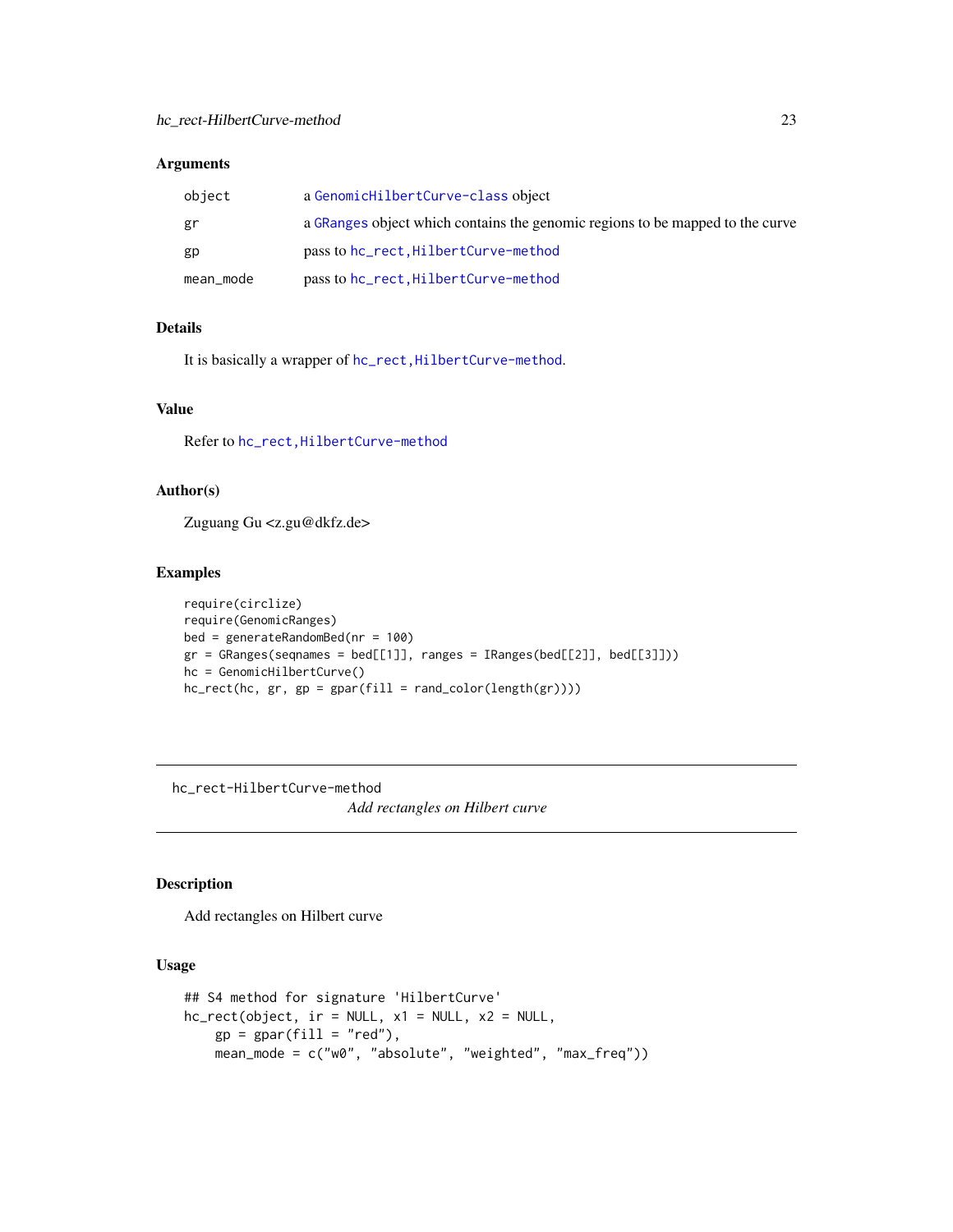## <span id="page-23-0"></span>Arguments

| object         | A HilbertCurve-class object.                                                                                                                                                     |
|----------------|----------------------------------------------------------------------------------------------------------------------------------------------------------------------------------|
| ir             | an IRanges object which specifies the input intervals.                                                                                                                           |
| x1             | if start positions are not integers, they can be set by x1.                                                                                                                      |
| x <sub>2</sub> | if end positions are not integers, they can be set by x2.                                                                                                                        |
| gp             | graphic parameters for rectangles. It should be specified by gpar. Note you<br>cannot set line join and lineend.                                                                 |
| mean_mode      | when a segment in the curve can not be overlapped with intervals in ir, how to<br>calculate the mean values for this segment. See explanation in hc_points, HilbertCurve-method. |

## Details

Rectangles are put if a segment in the Hilbert curve overlaps with the input intervals. You cannot set the width or height of the rectangles. It is always fixed (actually it is a square).

It can be thought as the low-resolution version of hc\_layer, HilbertCurve-method.

## Value

A data frame which contains coordinates (in the 2D space) of rectangles.

## Author(s)

Zuguang Gu <z.gu@dkfz.de>

#### Examples

```
hc = HilbertCurve(1, 100, level = 4, reference = TRUE)
x = sort(sample(100, 20))s = x[1:10*2 - 1]e = x[1:10*2]require(IRanges)
ir = IRanges(s, e)
hc_rect(hc, ir)
```
hc\_segmented\_points-HilbertCurve-method *Add points to the Hilbert curve*

#### Description

Add points to the Hilbert curve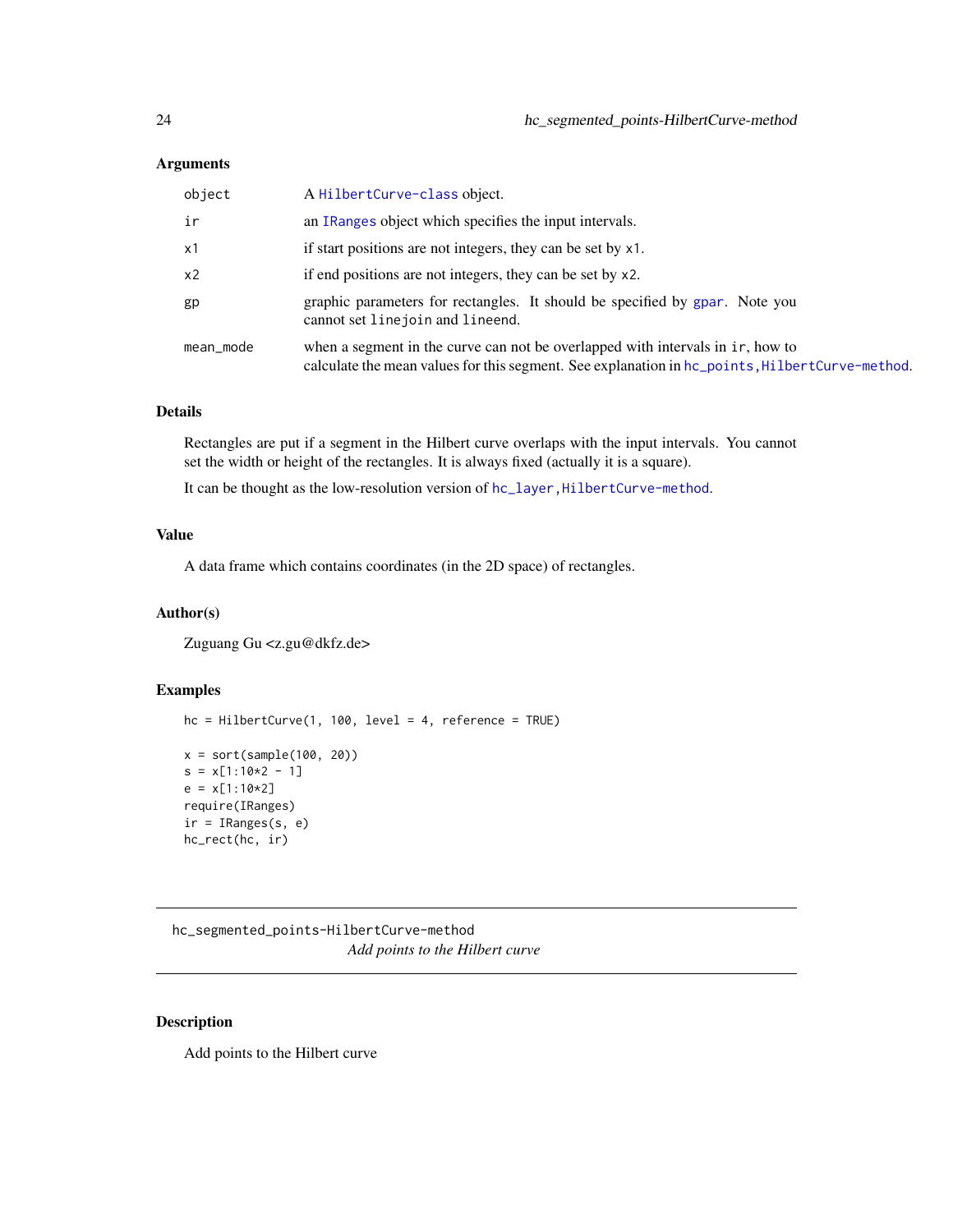## <span id="page-24-0"></span>Usage

```
## S4 method for signature 'HilbertCurve'
hc_segmented_points(object, ir = NULL, x1 = NULL, x2 = NULL, gp = gpar(),
    np = max(c(2, 10 - hc\_level(object))),mean_mode = c("w0", "absolute", "weighted", "max_freq"),
    shape = "circle")
```
## Arguments

| object         | A HilbertCurve-class object.                                                                                                                                       |
|----------------|--------------------------------------------------------------------------------------------------------------------------------------------------------------------|
| ir             | an IRanges object which specifies the input intervals.                                                                                                             |
| x1             | if start positions are not integers, they can be set by x1.                                                                                                        |
| x <sub>2</sub> | if end positions are not integers, they can be set by x2.                                                                                                          |
| np             | number of points (a circle or a square, ) that are put in a segment.                                                                                               |
| gp             | graphic parameters for points. It should be specified by gpar. The size of the<br>points can be set here because the size of points are determined by np argument. |
| mean_mode      | when a segment in the curve overlaps with intervals in ir, how to calculate the<br>mean values for this segment. See explanation in hc_points.                     |
| shape          | shape of points. Possible values are "circle", "square", "triangle", "hexagon",<br>"star".                                                                         |

## Details

Every segment on the curve is split by np points.

This function is used internally, please use hc\_points, HilbertCurve-method directly.

#### Value

A data frame which contains coordinates (in the 2D space) of points.

## Author(s)

Zuguang Gu <z.gu@dkfz.de>

## Examples

# see documentation of hc\_points NULL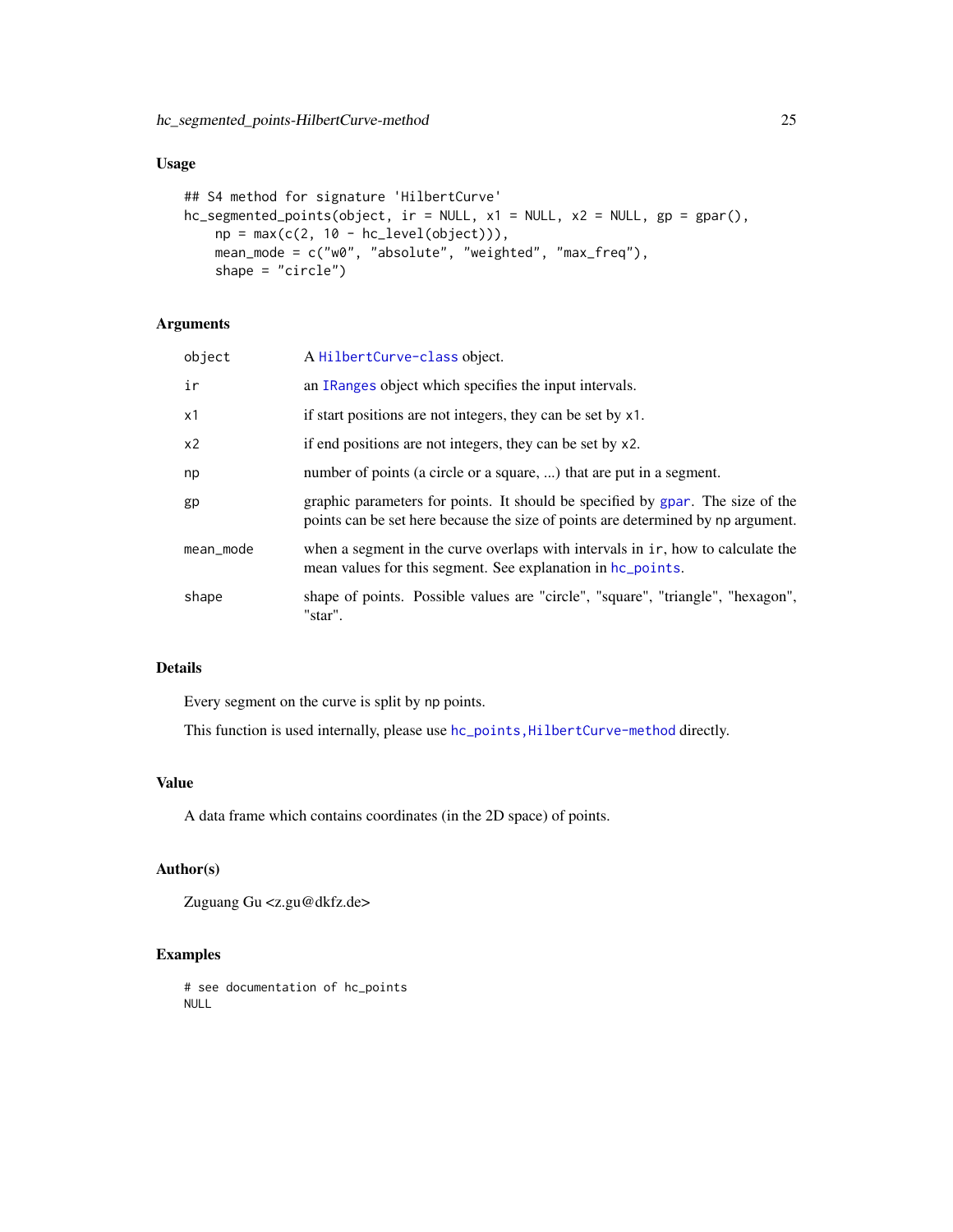<span id="page-25-0"></span>hc\_segments-dispatch *Method dispatch page for hc\_segments*

## Description

Method dispatch page for hc\_segments.

#### Dispatch

hc\_segments can be dispatched on following classes:

- [hc\\_segments,GenomicHilbertCurve-method](#page-0-0), [GenomicHilbertCurve-class](#page-4-1) class method
- [hc\\_segments,HilbertCurve-method](#page-0-0), [HilbertCurve-class](#page-32-1) class method

#### Examples

# no example NULL

hc\_segments-GenomicHilbertCurve-method *Add line segments to Hilbert curve*

## Description

Add line segments to Hilbert curve

## Usage

```
## S4 method for signature 'GenomicHilbertCurve'
hc_segments(object, gr, gp = gpar(lty = 1, lwd = 1, col = 1))
```
## Arguments

| object | a GenomicHilbertCurve-class object                                            |
|--------|-------------------------------------------------------------------------------|
| gr     | a GRanges object which contains the genomic regions to be mapped to the curve |
| gp     | pass to hc_segments, HilbertCurve-method                                      |

## Details

It is basically a wrapper of hc\_segments, HilbertCurve-method.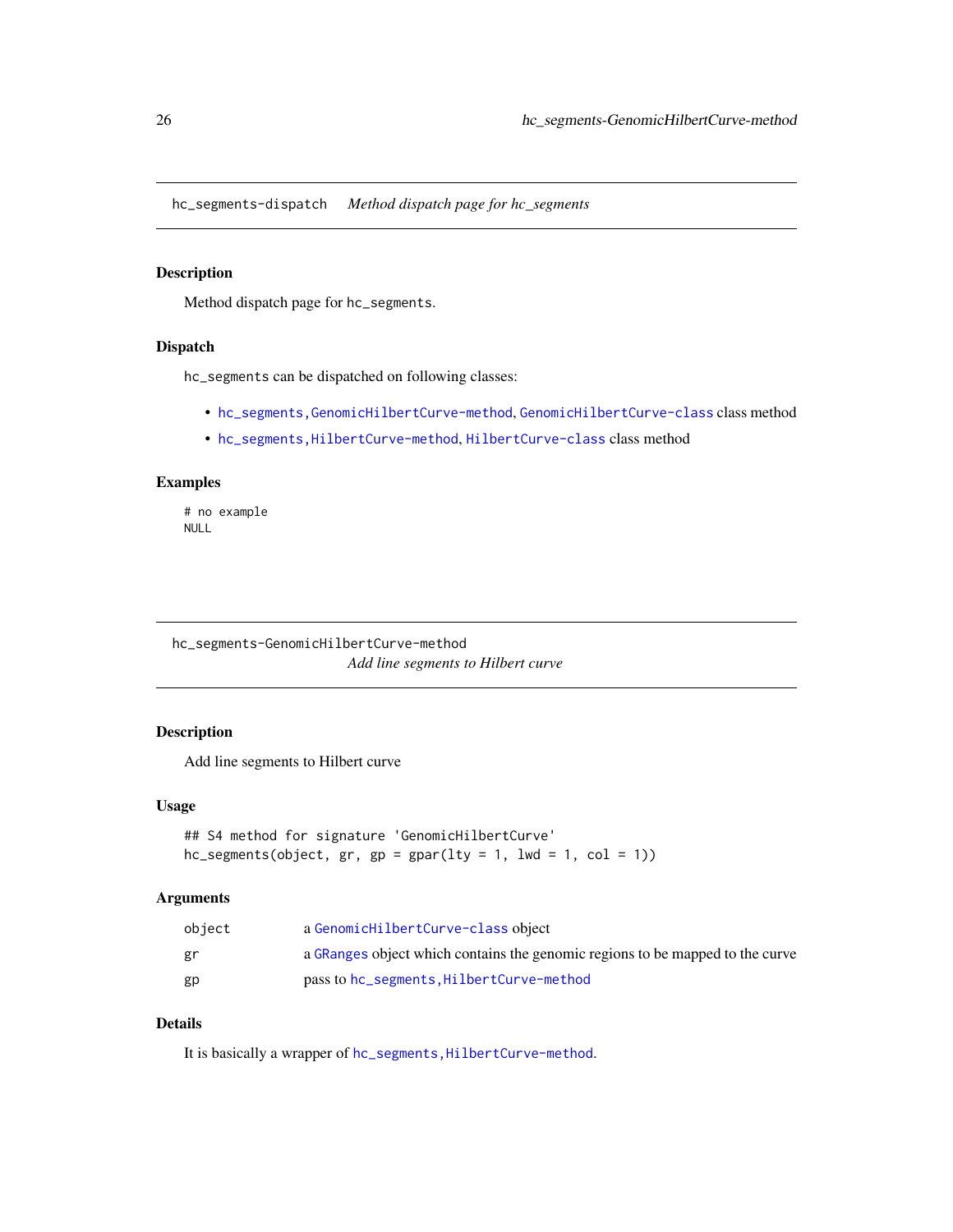## <span id="page-26-0"></span>Value

Refer to [hc\\_segments,HilbertCurve-method](#page-0-0)

## Author(s)

Zuguang Gu <z.gu@dkfz.de>

## Examples

```
require(circlize)
require(GenomicRanges)
bed = generateRandomBed(nr = 100)
gr = GRanges(seqnames = bed[[1]], ranges = IRanges(bed[[2]], bed[[3]]))hc = GenomicHilbertCurve()
hc_segments(hc, gr, gp = gpar(col = rand_color(length(gr))))
```
hc\_segments-HilbertCurve-method

*Add line segments to Hilbert curve*

## Description

Add line segments to Hilbert curve

#### Usage

## S4 method for signature 'HilbertCurve' hc\_segments(object, ir = NULL, x1 = NULL, x2 = NULL,  $gp = gpar(lty = 1, lwd = 1, col = 1))$ 

## Arguments

| object | A Hilbert Curve-class object.                                                                               |
|--------|-------------------------------------------------------------------------------------------------------------|
| ir     | an IRanges object which specifies the input intervals.                                                      |
| x1     | if start positions are not integers, they can be set by x1.                                                 |
| x2     | if end positions are not integers, they can be set by x2.                                                   |
| gp     | graphic parameters for lines. It should be specified by gpar. Note you cannot<br>set line join and lineend. |

#### Value

A data frame which contains coordinates (in the 2D space) of segments.

## Author(s)

Zuguang Gu <z.gu@dkfz.de>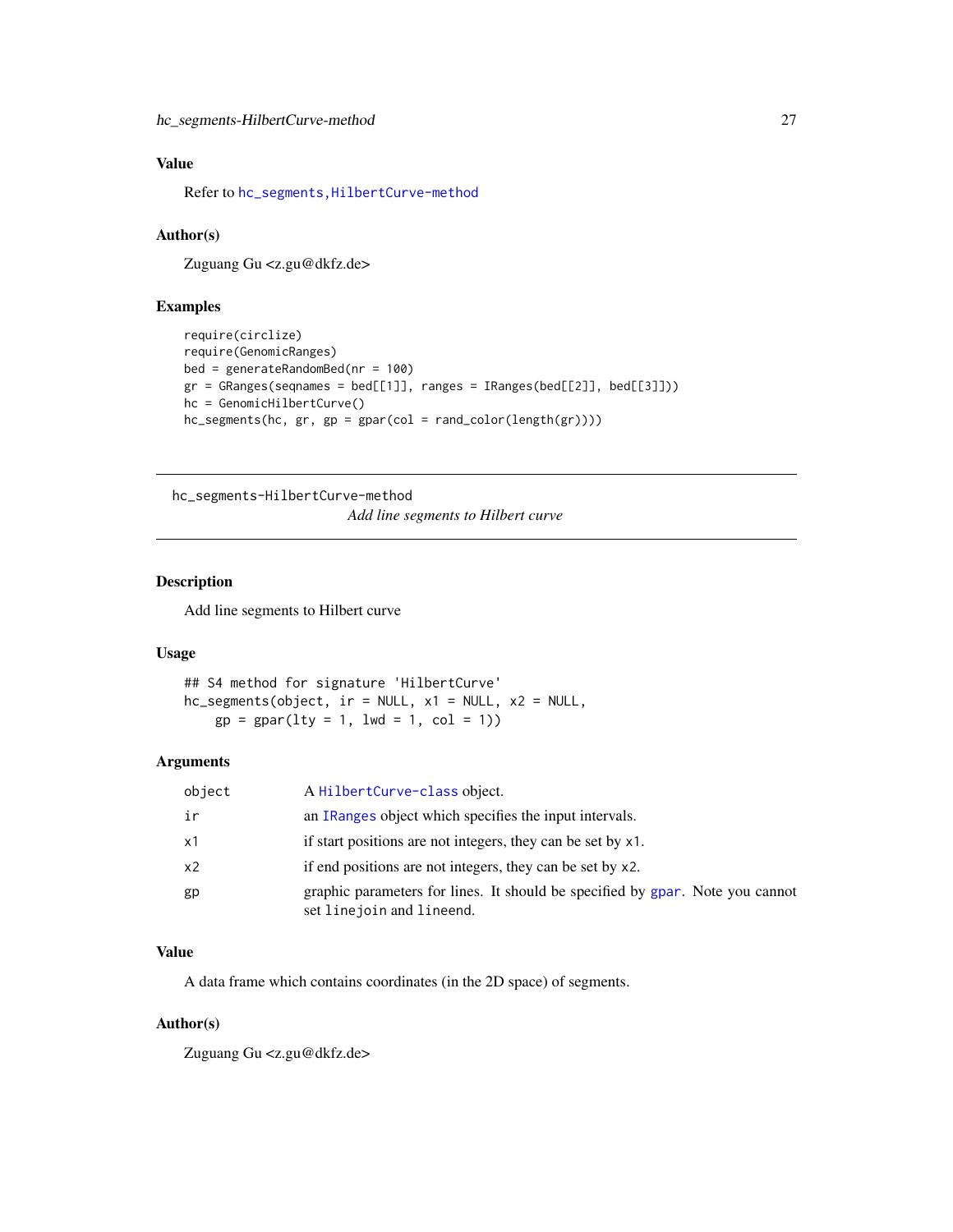## Examples

```
hc = HilbertCurve(1, 100, level = 4, reference = TRUE)
x = sort(sample(100, 20))
s = x[1:10*2 - 1]e = x[1:10*2]require(IRanges)
ir = IRanges(s, e)
hc_segments(hc, ir)
```
hc\_text-dispatch *Method dispatch page for hc\_text*

## Description

Method dispatch page for hc\_text.

## Dispatch

hc\_text can be dispatched on following classes:

- [hc\\_text,GenomicHilbertCurve-method](#page-0-0), [GenomicHilbertCurve-class](#page-4-1) class method
- [hc\\_text,HilbertCurve-method](#page-0-0), [HilbertCurve-class](#page-32-1) class method

## Examples

# no example NULL

hc\_text-GenomicHilbertCurve-method *Add text to Hilbert curve*

## Description

Add text to Hilbert curve

## Usage

```
## S4 method for signature 'GenomicHilbertCurve'
hc_text(object, gr, labels, gp = gpar(),
   centered_by = c("interval", "polygon"), ...)
```
<span id="page-27-0"></span>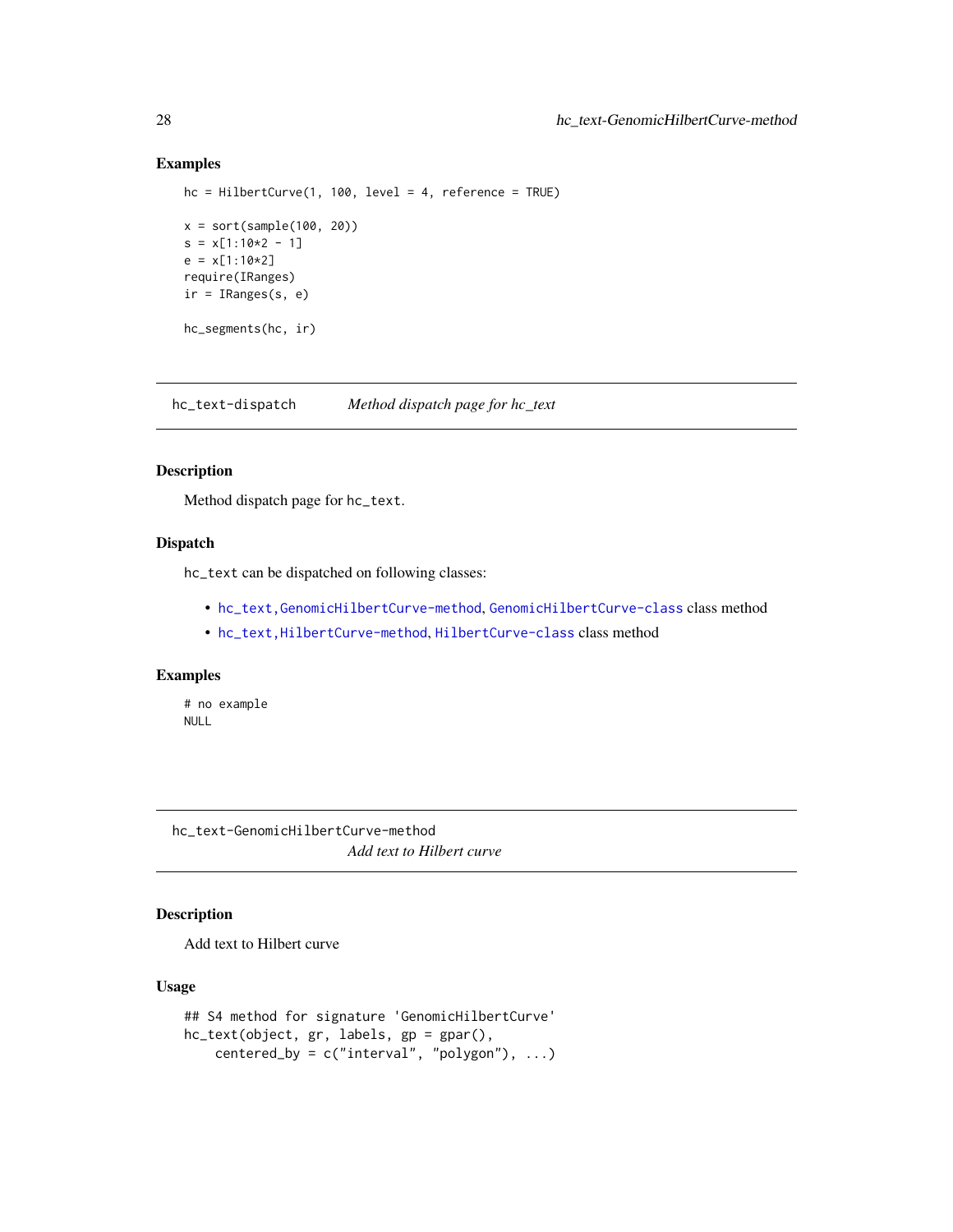#### <span id="page-28-0"></span>Arguments

| object      | a GenomicHilbertCurve-class object                                                                               |
|-------------|------------------------------------------------------------------------------------------------------------------|
| gr          | a GRanges object which contains the genomic regions to be mapped to the curve                                    |
| labels      | pass to hc_text, HilbertCurve-method                                                                             |
| gp          | pass to hc_text, HilbertCurve-method                                                                             |
| centered_by | how to define the "center" of the interval represented in Hilbert curve. Pass to<br>hc_text.HilbertCurve-method. |
| $\cdots$    | pass to hc_text, HilbertCurve-method                                                                             |

#### Details

It is basically a wrapper of hc\_text, HilbertCurve-method.

#### Value

Refer to [hc\\_text,HilbertCurve-method](#page-0-0)

## Author(s)

Zuguang Gu <z.gu@dkfz.de>

#### Examples

```
require(circlize)
require(GenomicRanges)
bed = generateRandomBed(nr = 20)
gr = GRanges(seqnames = bed[[1]], ranges = IRanges(bed[[2]], bed[[3]]))
hc = GenomicHilbertCurve()
hc_text(hc, gr, labels = sample(letters, nrow(bed), replace = TRUE))
```
hc\_text-HilbertCurve-method *Add text to Hilbert curve*

## Description

Add text to Hilbert curve

## Usage

```
## S4 method for signature 'HilbertCurve'
hc\_text(object, ir = NULL, labels, x1 = NULL, x2 = x1, gp = gpar(),centered_by = c("interval", "polygon"), ...)
```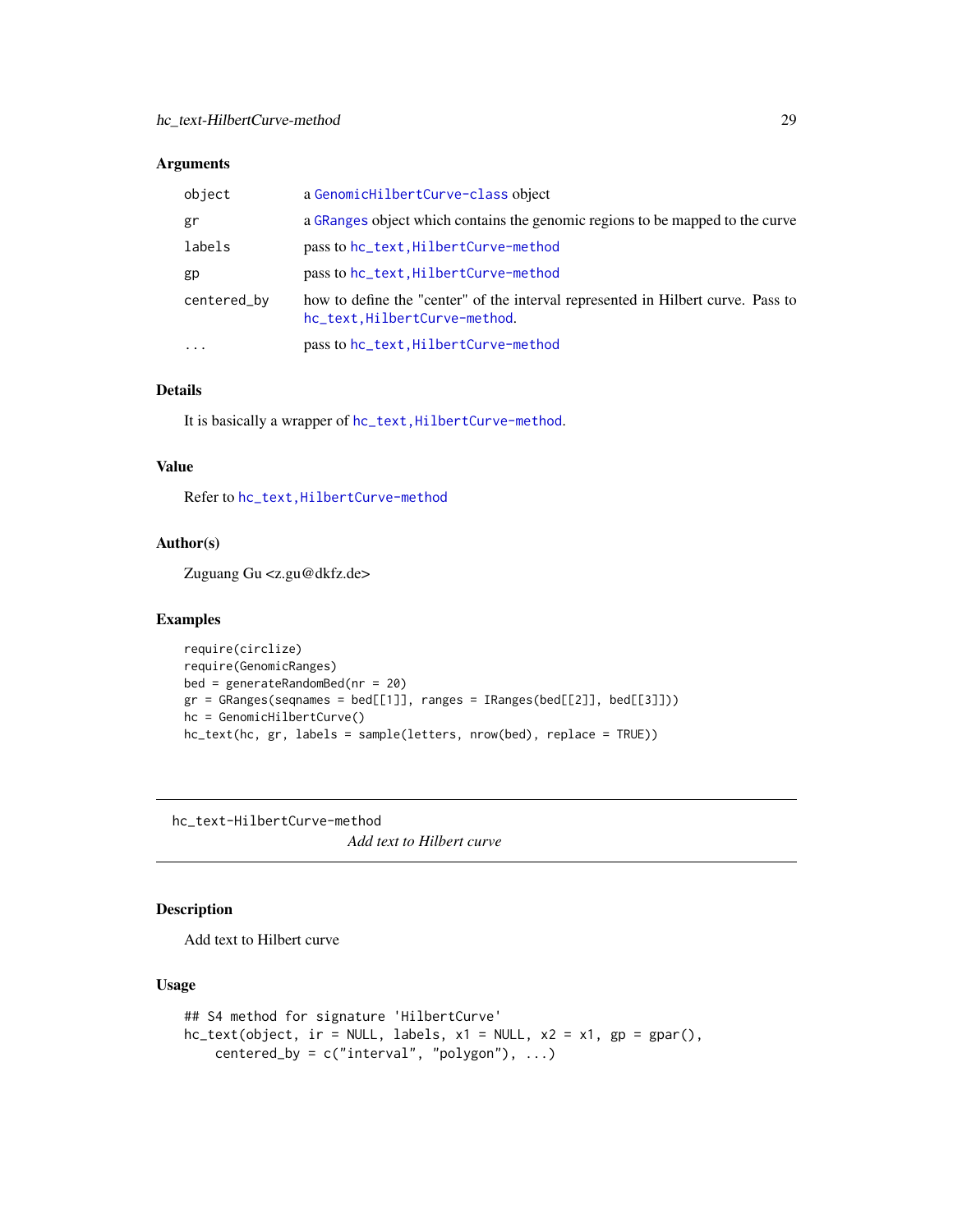## Arguments

| object         | A Hilbert Curve-class object.                                                                                                             |
|----------------|-------------------------------------------------------------------------------------------------------------------------------------------|
| ir             | an IRanges object that contains positions which correspond to text. The middle<br>point of the interval will be the position of the text. |
| labels         | text corresponding to intervals in ir.                                                                                                    |
| x1             | if start positions are not integers, they can be set by x1.                                                                               |
| x <sub>2</sub> | if end positions are not integers, they can be set by x2.                                                                                 |
| gp             | graphic parameters for text. It should be specified by gpar.                                                                              |
| centered_by    | how to define the "center" of the interval represented in Hilbert curve. See De-<br>tails section.                                        |
| $\cdots$       | pass to grid. text. E.g. you can set text justification by just here.                                                                     |

## Details

If centered\_by == "interval", the text is added correspoding to the middle of each interval in ir, while if centered\_by == "polygon", the text is put in the visual center of the polygon of the interval in the Hilbert curve.

#### Value

A data frame which contains coordinates (in the 2D space) of text.

#### Author(s)

Zuguang Gu <z.gu@dkfz.de>

#### Examples

```
hc = HilbertCurve(1, 100, level = 4, reference = TRUE)x = sort(sample(100, 20))s = x[1:10*2 - 1]e = x[1:10*2]require(IRanges)
ir = IRanges(s, e)labels = sample(letters, length(ir), replace = TRUE)
hc_text(hc, ir, labels = labels)
```
<span id="page-29-0"></span>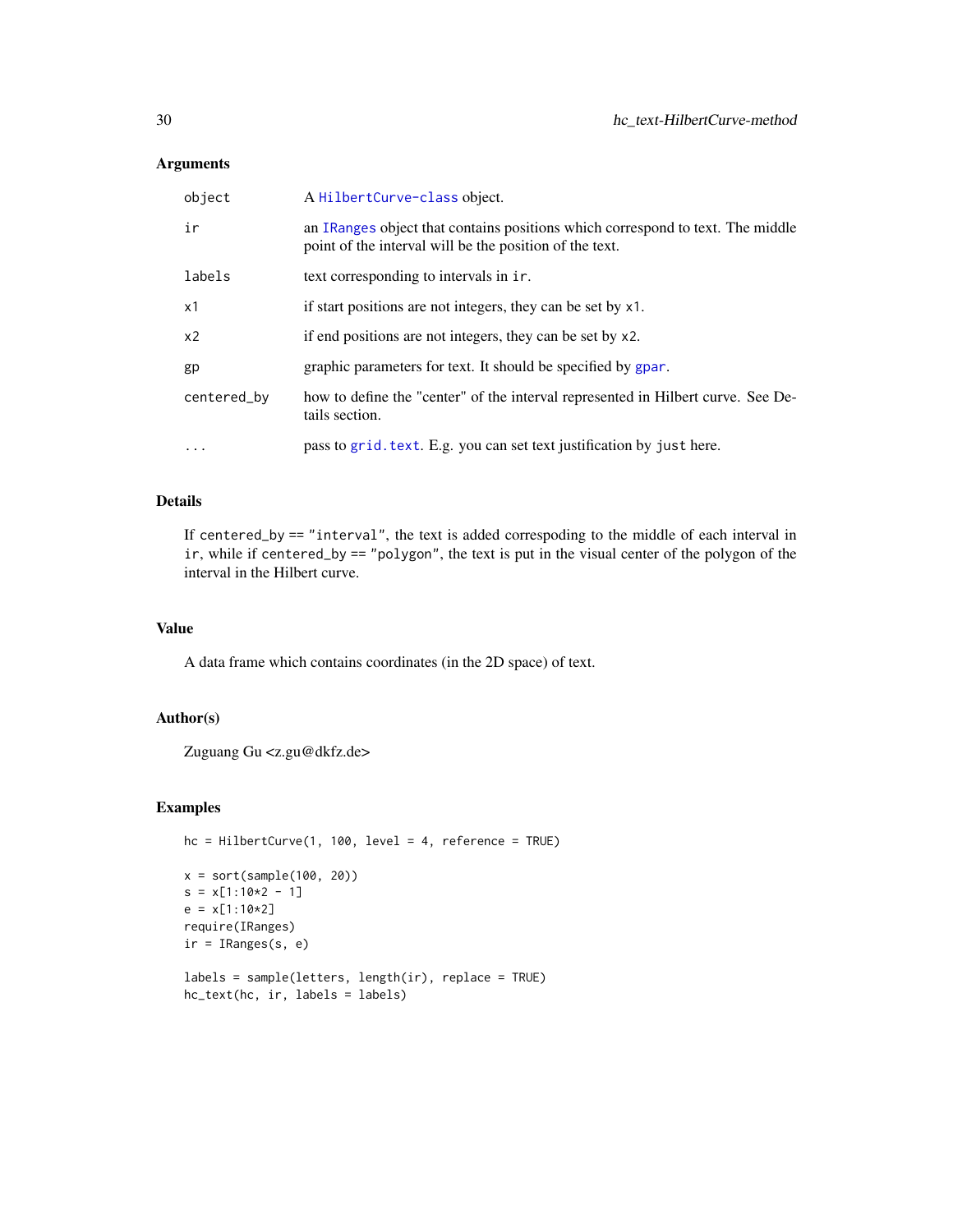<span id="page-30-1"></span><span id="page-30-0"></span>

## Description

Initialize a Hilbert curve

#### Usage

```
HilbertCurve(s, e, level = 4, mode = c("normal", "pixel"),
   reference = FALSE, reference\_gp = gap(1ty = 3, col = "#999999"),arrow = TRUE, zoom = NULL, newpage = TRUE,
   background_col = "transparent", background_border = NA,
    title = NULL, title_gp = gpar(fontsize = 16),
    start_from = c("bottomleft", "topleft", "bottomright", "topright"),
    first_seg = c("horizontal", "vertical"), legend = list(),
   padding = unit(2, "mm")
```
## Arguments

| S            | position that will be mapped as the start of the Hilbert curve. The value should<br>a single numeric value. If it is a vector, the minimum is used.                                                                                                                                                                                                                                                                                                                                                                          |
|--------------|------------------------------------------------------------------------------------------------------------------------------------------------------------------------------------------------------------------------------------------------------------------------------------------------------------------------------------------------------------------------------------------------------------------------------------------------------------------------------------------------------------------------------|
| e            | position that will be mapped as the end of the Hilbert curve. The value should a<br>single numeric value. If it is a vector, the maximum is used.                                                                                                                                                                                                                                                                                                                                                                            |
| level        | iteration level of the Hilbert curve. There will by 4^1evel - 1 segments in the<br>curve.                                                                                                                                                                                                                                                                                                                                                                                                                                    |
| mode         | "normal" mode is used for low level value and "pixel" mode is always used for<br>high level value, so the "normal" mode is always for low-resolution visualiza-<br>tion while "pixel" mode is used for high-resolution visualization. See 'details'<br>for explanation.                                                                                                                                                                                                                                                      |
| reference    | whether add reference lines on the plot. Only works under 'normal' mode. The<br>reference line is only used for illustrating how the curve folds.                                                                                                                                                                                                                                                                                                                                                                            |
| reference_gp | graphic settings for the reference lines. It should be specified by gpar.                                                                                                                                                                                                                                                                                                                                                                                                                                                    |
| arrow        | whether add arrows on the reference line. Only works under 'normal' mode.                                                                                                                                                                                                                                                                                                                                                                                                                                                    |
| zoom         | Internally, position are stored as integer values. To better map the data to the<br>Hilbert curve, the original positions are zoomed according to the range and the<br>level of Hilbert curve. E.g. if the curve visualizes data ranging from 1 to 2 but<br>level of the curve is set to 4, the positions will be zoomed by $-x2000$ so that val-<br>ues like 1.5, 1.555 can be mapped to the curve with more accuracy. You don't<br>need to care the zooming thing, proper zooming factor is calculated automati-<br>cally. |
| newpage      | whether call grid. newpage to draw on a new graphic device.                                                                                                                                                                                                                                                                                                                                                                                                                                                                  |
|              | background_col background color.                                                                                                                                                                                                                                                                                                                                                                                                                                                                                             |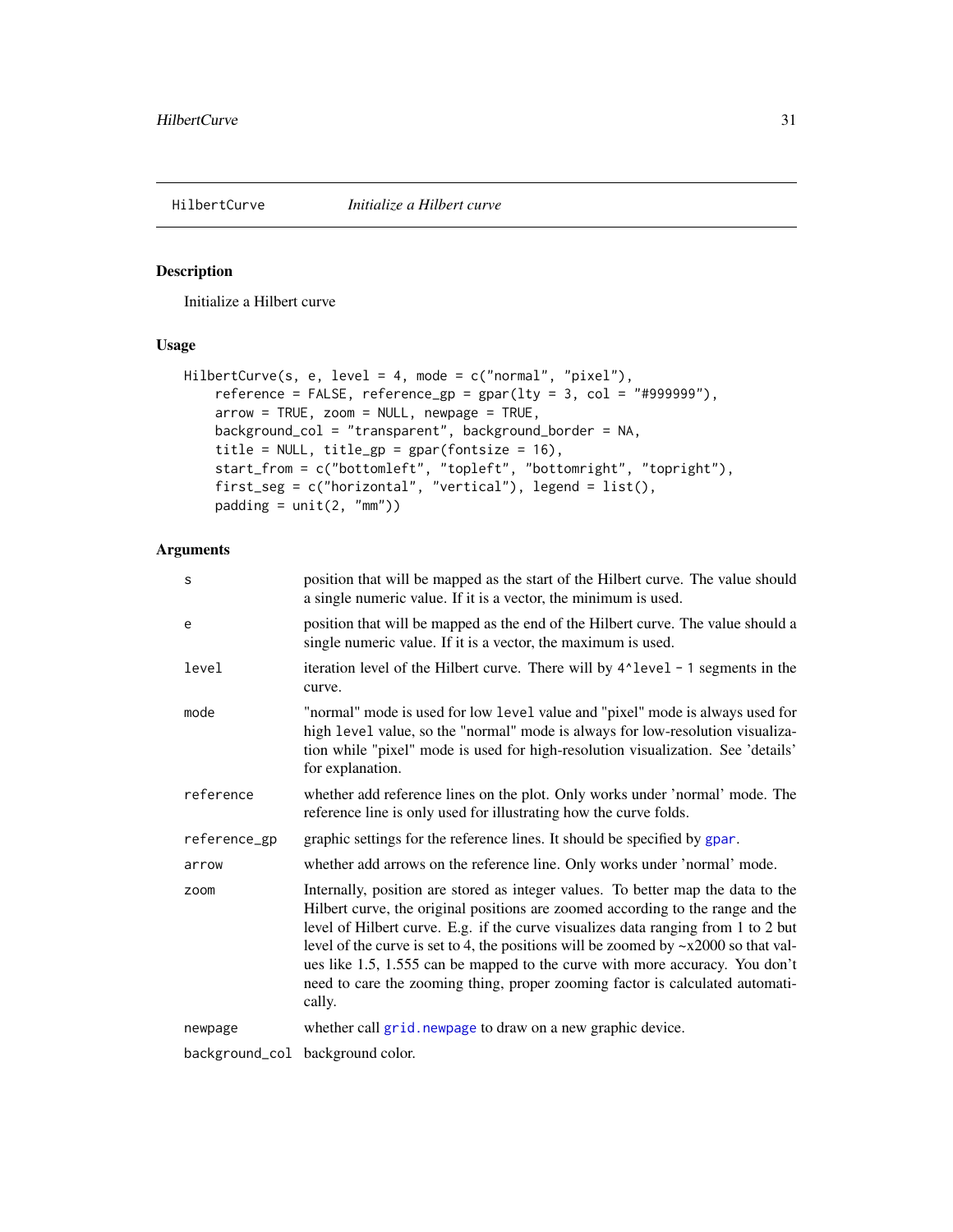<span id="page-31-0"></span>32 HilbertCurve

background\_border

|            | background border border.                                         |
|------------|-------------------------------------------------------------------|
| title      | title of the plot.                                                |
| title_gp   | graphic parameters for the title. It should be specified by gpar. |
| start_from | which corner on the plot should the curve starts?                 |
| first_seg  | the orientation of the first segment.                             |
| legend     | a grob object, a Legends-class object, or a list of them.         |
| padding    | padding around the Hilbert curve.                                 |

#### Details

This funciton initializes a Hilbert curve with level level which corresponds to the range between s and e.

Under 'normal' mode, there is a visible Hilbert curve which plays like a folded axis and different low-level graphics can be added afterwards according to the coordinates. It works nice if the level of the Hilbert curve is small (say less than 6).

When the level is high (e.g.  $> 10$ ), the whole 2D space will be almost completely filled by the curve and it is impossible to add or visualize e.g. points on the curve. In this case, the 'pixel' mode visualizes each tiny 'segment' as a pixel and maps values to colors. Internally, the whole plot is represented as an RGB matrix and every time a new layer is added to the plot, the RGB matrix will be updated according to the color overlay. When all the layers are added, normally a PNG figure is generated directly from the RGB matrix. So the Hilbert curve with level 11 will generate a PNG figure with 2048x2048 resolution. This is extremely useful for visualize genomic data. E.g. If we make a Hilbert curve for human chromosome 1 with level 11, then each pixel can represent 60bp (249250621/2048/2048) which is of very high resolution.

Under 'pixel' mode, if the current device is an interactive deivce, every time a new layer is added, the image will be add to the interactive device as a rastered image. But still you can use [hc\\_png,HilbertCurve-method](#page-0-0) to export the plot as PNG file.

To make it short and clear, under "normal" mode, you can use following low-level graphic functions:

- [hc\\_points,HilbertCurve-method](#page-0-0)
- [hc\\_segments,HilbertCurve-method](#page-0-0)
- [hc\\_rect,HilbertCurve-method](#page-0-0)
- [hc\\_polygon,HilbertCurve-method](#page-0-0)
- [hc\\_text,HilbertCurve-method](#page-0-0)

And under "pixel" mode, you can use following functions:

- [hc\\_layer,HilbertCurve-method](#page-0-0)
- [hc\\_png,HilbertCurve-method](#page-0-0)
- [hc\\_polygon,HilbertCurve-method](#page-0-0)
- [hc\\_text,HilbertCurve-method](#page-0-0)

Notice, s and e are not necessarily to be integers, it can be any values (e.g. numeric or even negative values).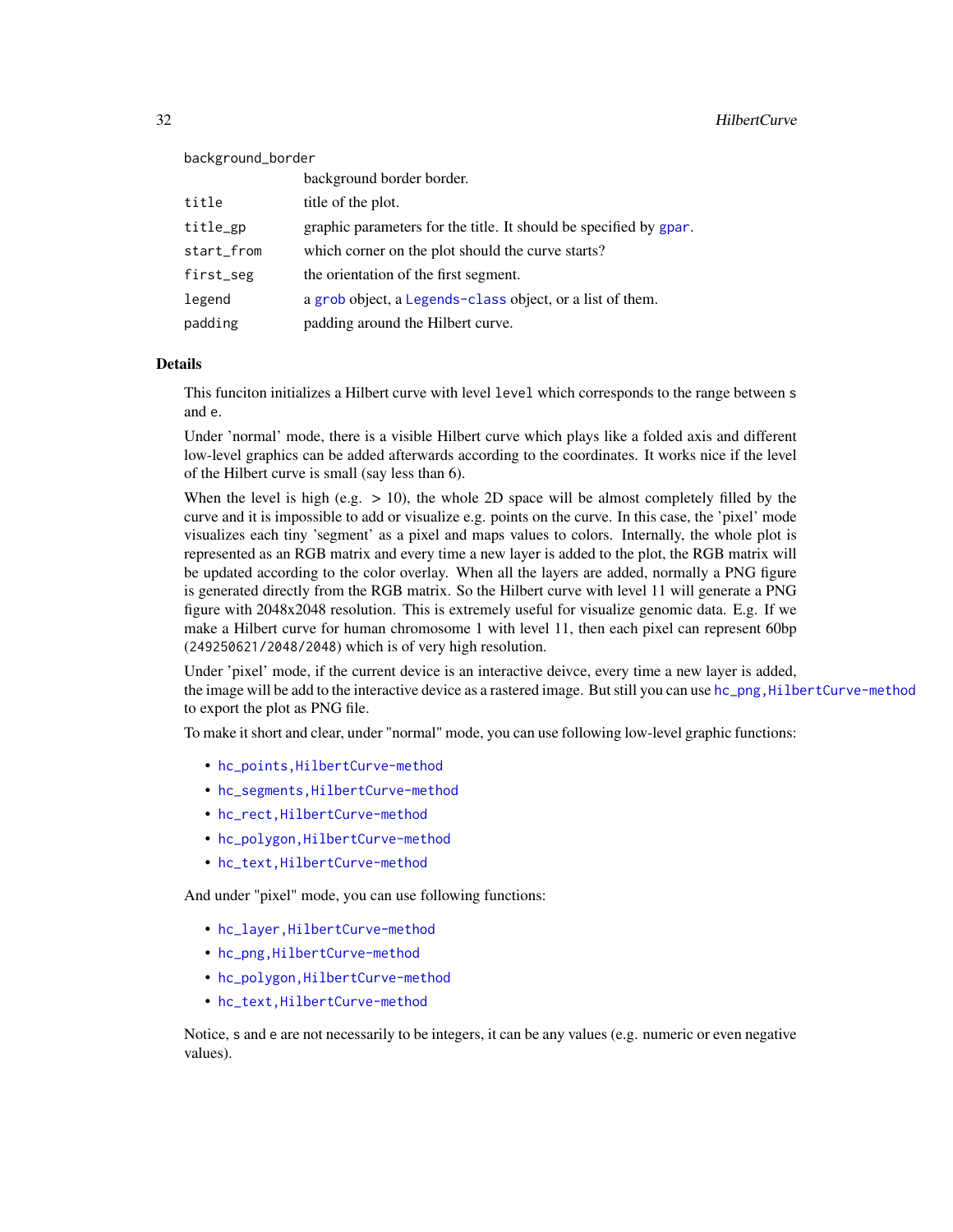## <span id="page-32-0"></span>HilbertCurve-class 33

## Value

A [HilbertCurve-class](#page-32-1) object.

## Author(s)

Zuguang Gu <z.gu@dkfz.de>

#### Examples

```
HilbertCurve(1, 100, reference = TRUE)
HilbertCurve(1, 100, level = 5, reference = TRUE)
HilbertCurve(1, 100, title = "title", reference = TRUE)
HilbertCurve(1, 100, start_from = "topleft", reference = TRUE)
# plot with one legend
require(ComplexHeatmap)
legend = Legend(labels = c("a", "b"), title = "foo",
    legend_sp = gpar(fill = c("red", "blue"))hc = HilbertCurve(1, 100, title = "title", legend = legend)
hc_segments(hc, x1 = 20, x2 = 40)
# plot with more than one legend
require(circlize)
legend1 = Legend(labels = c("a", "b"), title = "foo",
    legend_sp = gpar(fill = c("red", "blue"))col_fun = colorRamp2(c(-1, 0, 1), c("green", "white", "red"))legend2 = Legend(col_fun = col_fun, title = "bar")
hc = HilbertCurve(1, 100, title = "title", legend = list(legend1, legend2))
hc_segments(hc, x1 = 20, x2 = 40)
```
<span id="page-32-1"></span>HilbertCurve-class *The HilbertCurve class*

## **Description**

The HilbertCurve class

## Details

Hilbert curve ([https://en.wikipedia.org/wiki/Hilbert\\_curve](https://en.wikipedia.org/wiki/Hilbert_curve) ) is a type of space-filling curves that folds one-dimensional axis into a two-dimensional space, but still keeps the locality. It has advantages to visualize data with long axis with high resolution.

This package aims to provide an easy and flexible way to visualize data through Hilbert curve. The implementation and example figures are based on following sources:

- <http://mkweb.bcgsc.ca/hilbert/>
- <http://corte.si/posts/code/hilbert/portrait/index.html>
- <http://bioconductor.org/packages/devel/bioc/html/HilbertVis.html>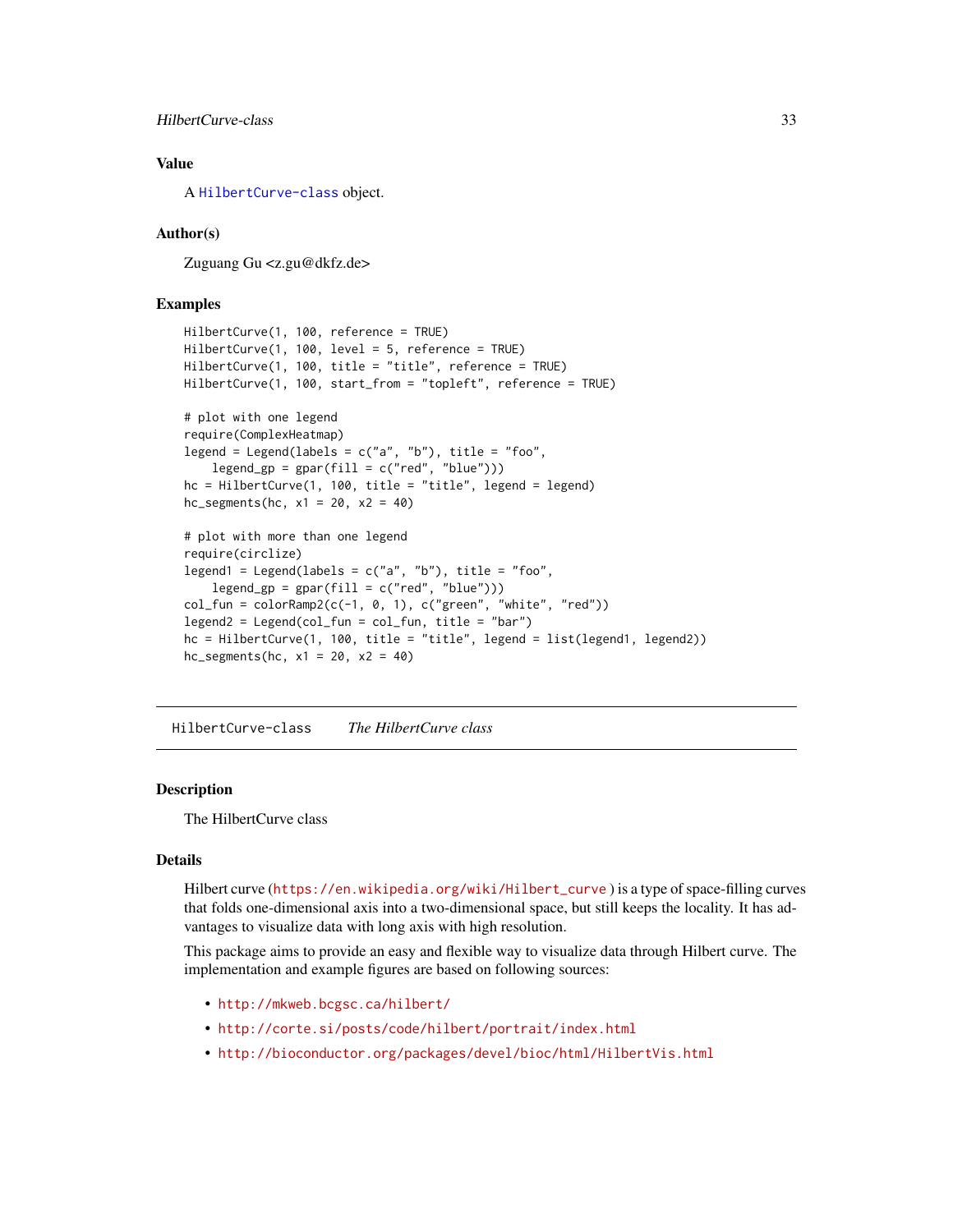## <span id="page-33-0"></span>Methods

The [HilbertCurve-class](#page-32-1) provides following methods:

- [HilbertCurve](#page-30-1): constructor method;
- hc\_points, HilbertCurve-method: add points;
- [hc\\_segments,HilbertCurve-method](#page-0-0): add lines;
- [hc\\_rect,HilbertCurve-method](#page-0-0): add rectangles;
- [hc\\_polygon,HilbertCurve-method](#page-0-0): add polygons;
- [hc\\_text,HilbertCurve-method](#page-0-0): add text;
- [hc\\_layer,HilbertCurve-method](#page-0-0): add layers, works under "pixel" mode;
- [hc\\_png,HilbertCurve-method](#page-0-0): save plot as PNG format, works under "pixel" mode.

## Author(s)

Zuguang Gu <z.gu@dkfz.de>

#### See Also

The [GenomicHilbertCurve-class](#page-4-1) inherits [HilbertCurve-class](#page-32-1) and is designed specifically for handling genomic data.

## Examples

NULL

is\_white *Whether the color is white*

## Description

Whether the color is white

## Usage

 $is\_white(r, g, b, maxColorValue = 1)$ 

## Arguments

|                                          | Red channel.   |
|------------------------------------------|----------------|
| g                                        | Green channel. |
| h                                        | Blue channel.  |
| $maxColorValue \quad 1 \text{ or } 255.$ |                |

## Examples

# There is no example NULL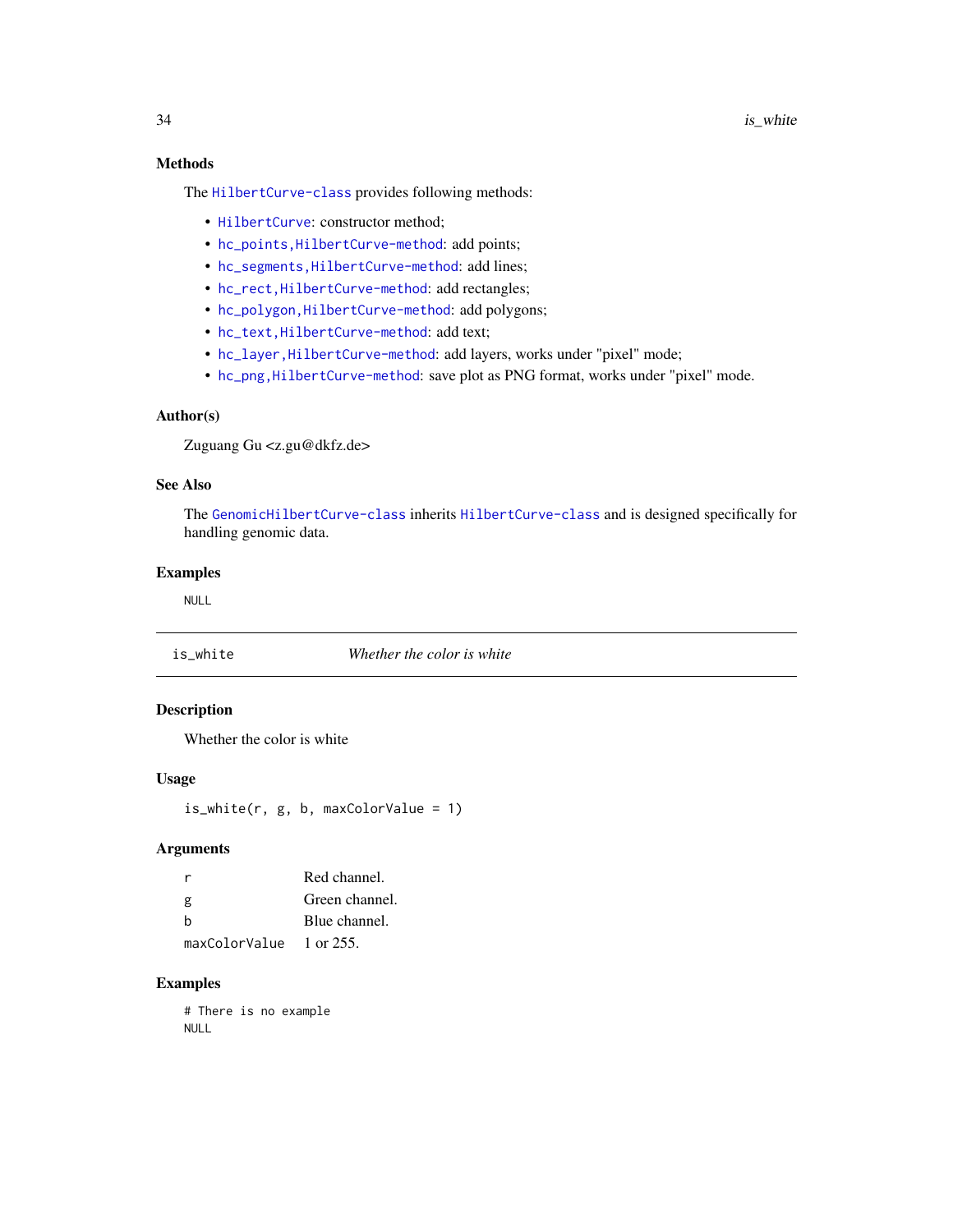<span id="page-34-0"></span>show-HilbertCurve-method

*Print the HilbertCurve object*

#### Description

Print the HilbertCurve object

#### Usage

## S4 method for signature 'HilbertCurve' show(object)

## Arguments

object A [HilbertCurve-class](#page-32-1) object.

## Value

No value is returned.

## Author(s)

Zuguang Gu <z.gu@dkfz.de>

#### Examples

HilbertCurve(1, 100)

unzoom-HilbertCurve-method

*Transform zoomed positions to their original values*

### Description

Transform zoomed positions to their original values

#### Usage

```
## S4 method for signature 'HilbertCurve'
unzoom(object, x)
```
## Arguments

| object | A HilbertCurve-class object. |
|--------|------------------------------|
|        | positions.                   |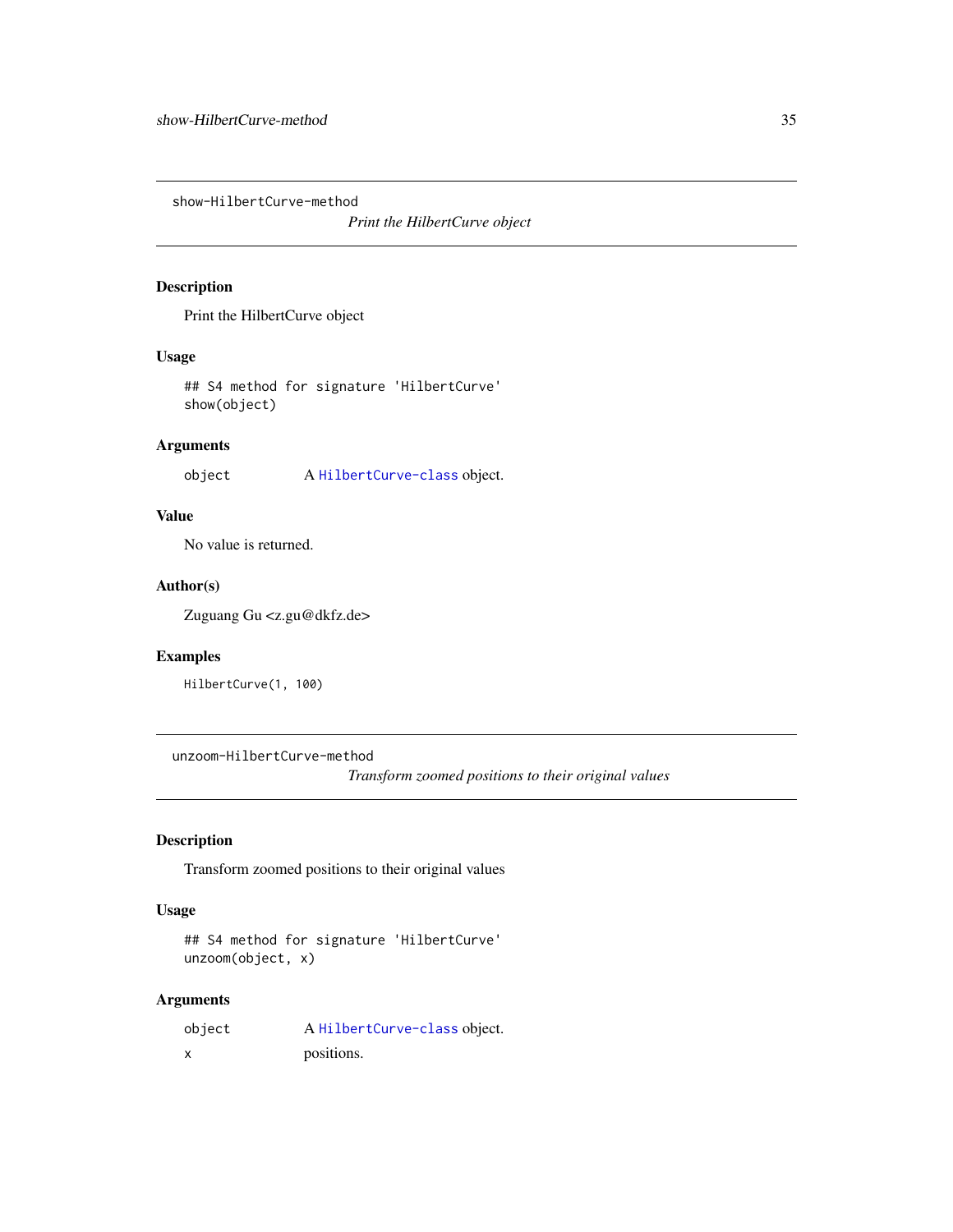## <span id="page-35-0"></span>Details

This is a reverse function of zoom, HilbertCurve-method. The function is used internally.

#### Value

A numeric vector of original positions.

#### Author(s)

Zuguang Gu <z.gu@dkfz.de>

#### Examples

```
hc = HilbertCurve(1, 2)
z = zoom(hc, 1.5)
unzoom(hc, z)
```
zoom-HilbertCurve-method

*Zoom original positions*

#### Description

Zoom original positions

#### Usage

```
## S4 method for signature 'HilbertCurve'
zoom(object, x)
```
#### Arguments

| object | A HilbertCurve-class object. |
|--------|------------------------------|
| X      | original positions.          |

#### Details

Internally, position are stored as integer values. To better map the data to the Hilbert curve, the original positions are zoomed according to the range and the level of Hilbert curve. E.g. if the curve visualizes data ranging from 1 to 2 but level of the curve is set to 4, the positions will be zoomed by ~x2000 so that values like 1.5, 1.555 can be mapped to the curve with more accuracy.

The function is used internally.

## Value

A numeric vector which is zoomed positions.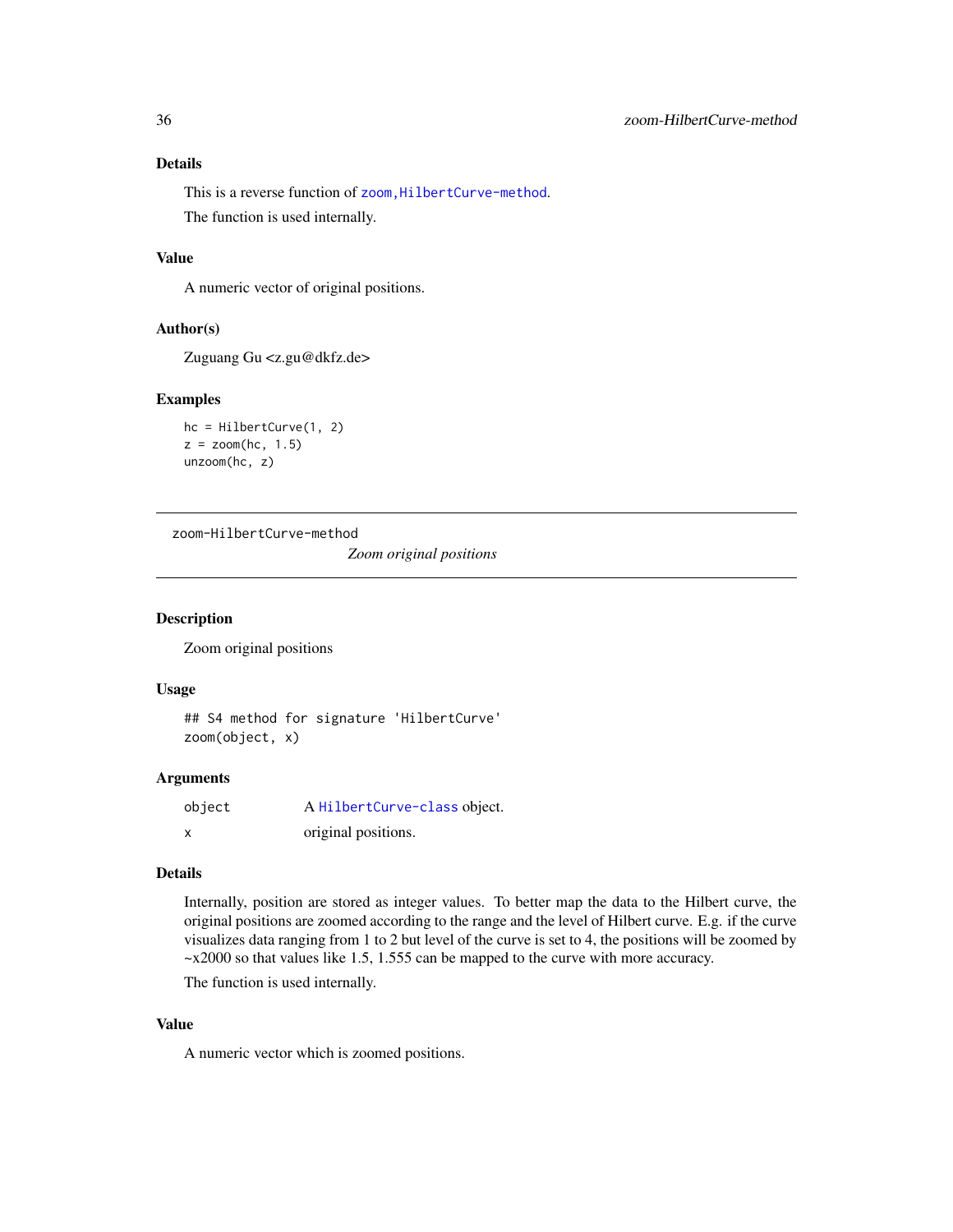## Author(s)

Zuguang Gu <z.gu@dkfz.de>

## Examples

hc = HilbertCurve(1, 2)  $z$ oom(hc, 1.5)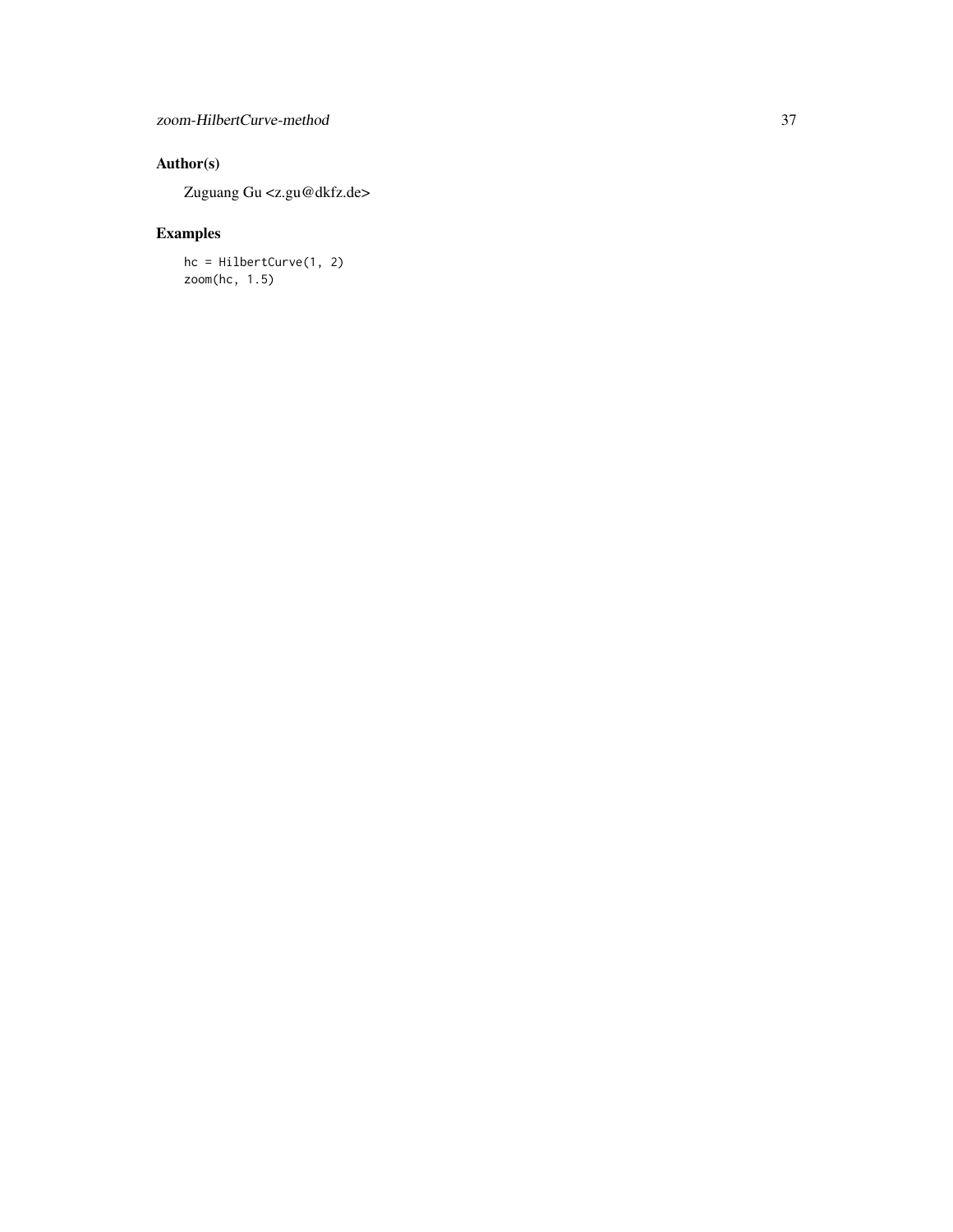# <span id="page-37-0"></span>**Index**

colorRamp2, *[9](#page-8-0)* default\_overlay, [2,](#page-1-0) *[9](#page-8-0)* GenomicHilbertCurve, [3,](#page-2-0) *[5](#page-4-0)*, *[11](#page-10-0)* GenomicHilbertCurve-class, [5](#page-4-0) gpar, *[6](#page-5-0)*, *[13](#page-12-0)*, *[18](#page-17-0)*, *[21](#page-20-0)*, *[24,](#page-23-0) [25](#page-24-0)*, *[27](#page-26-0)*, *[30–](#page-29-0)[32](#page-31-0)* GRanges, *[4,](#page-3-0) [5](#page-4-0)*, *[8](#page-7-0)*, *[16](#page-15-0)*, *[20](#page-19-0)*, *[23](#page-22-0)*, *[26](#page-25-0)*, *[29](#page-28-0)* grid.newpage, *[31](#page-30-0)* grid.points, *[13](#page-12-0)* grid.text, *[6](#page-5-0)*, *[30](#page-29-0)* grob, *[32](#page-31-0)* hc\_centered\_text *(*hc\_centered\_text-HilbertCurve-method*)*, [6](#page-5-0) hc\_centered\_text,HilbertCurve-method *(*hc\_centered\_text-HilbertCurve-method*)*, hc\_offset,HilbertCurve-method [6](#page-5-0) hc\_centered\_text-HilbertCurve-method, [6](#page-5-0) hc\_layer *(*hc\_layer-dispatch*)*, [7](#page-6-0) hc\_layer,GenomicHilbertCurve-method *(*hc\_layer-GenomicHilbertCurve-method*)*, [7](#page-6-0) hc\_layer,HilbertCurve-method *(*hc\_layer-HilbertCurve-method*)*, [8](#page-7-0) hc\_layer-dispatch, [7](#page-6-0) hc\_layer-GenomicHilbertCurve-method, [7](#page-6-0) hc\_layer-HilbertCurve-method, [8](#page-7-0) hc\_level *(*hc\_level-HilbertCurve-method*)*, [10](#page-9-0) hc\_level,HilbertCurve-method *(*hc\_level-HilbertCurve-method*)*, [10](#page-9-0) hc\_level-HilbertCurve-method, [10](#page-9-0) hc\_map *(*hc\_map-GenomicHilbertCurve-method*)*, [11](#page-10-0) hc\_map,GenomicHilbertCurve-method *(*hc\_map-GenomicHilbertCurve-method*)*, [11](#page-10-0) hc\_map-GenomicHilbertCurve-method, [11](#page-10-0) hc\_normal\_points *(*hc\_normal\_points-HilbertCurve-method*)*, [12](#page-11-0) hc\_normal\_points,HilbertCurve-method *(*hc\_normal\_points-HilbertCurve-method*)*, [12](#page-11-0) hc\_normal\_points-HilbertCurve-method,  $12$ hc\_offset *(*hc\_offset-HilbertCurve-method*)*, [14](#page-13-0) *(*hc\_offset-HilbertCurve-method*)*, [14](#page-13-0) hc\_offset-HilbertCurve-method, [14](#page-13-0) hc\_png *(*hc\_png-HilbertCurve-method*)*, [15](#page-14-0) hc\_png,HilbertCurve-method *(*hc\_png-HilbertCurve-method*)*, [15](#page-14-0) hc\_png-HilbertCurve-method, [15](#page-14-0) hc\_points, *[25](#page-24-0)* hc\_points *(*hc\_points-dispatch*)*, [16](#page-15-0) hc\_points,GenomicHilbertCurve-method *(*hc\_points-GenomicHilbertCurve-method*)*, [16](#page-15-0) hc\_points,HilbertCurve-method *(*hc\_points-HilbertCurve-method*)*, [17](#page-16-0) hc\_points-dispatch, [16](#page-15-0) hc\_points-GenomicHilbertCurve-method, [16](#page-15-0) hc\_points-HilbertCurve-method, [17](#page-16-0) hc\_polygon *(*hc\_polygon-dispatch*)*, [19](#page-18-0) hc\_polygon,GenomicHilbertCurve-method *(*hc\_polygon-GenomicHilbertCurve-method*)*,